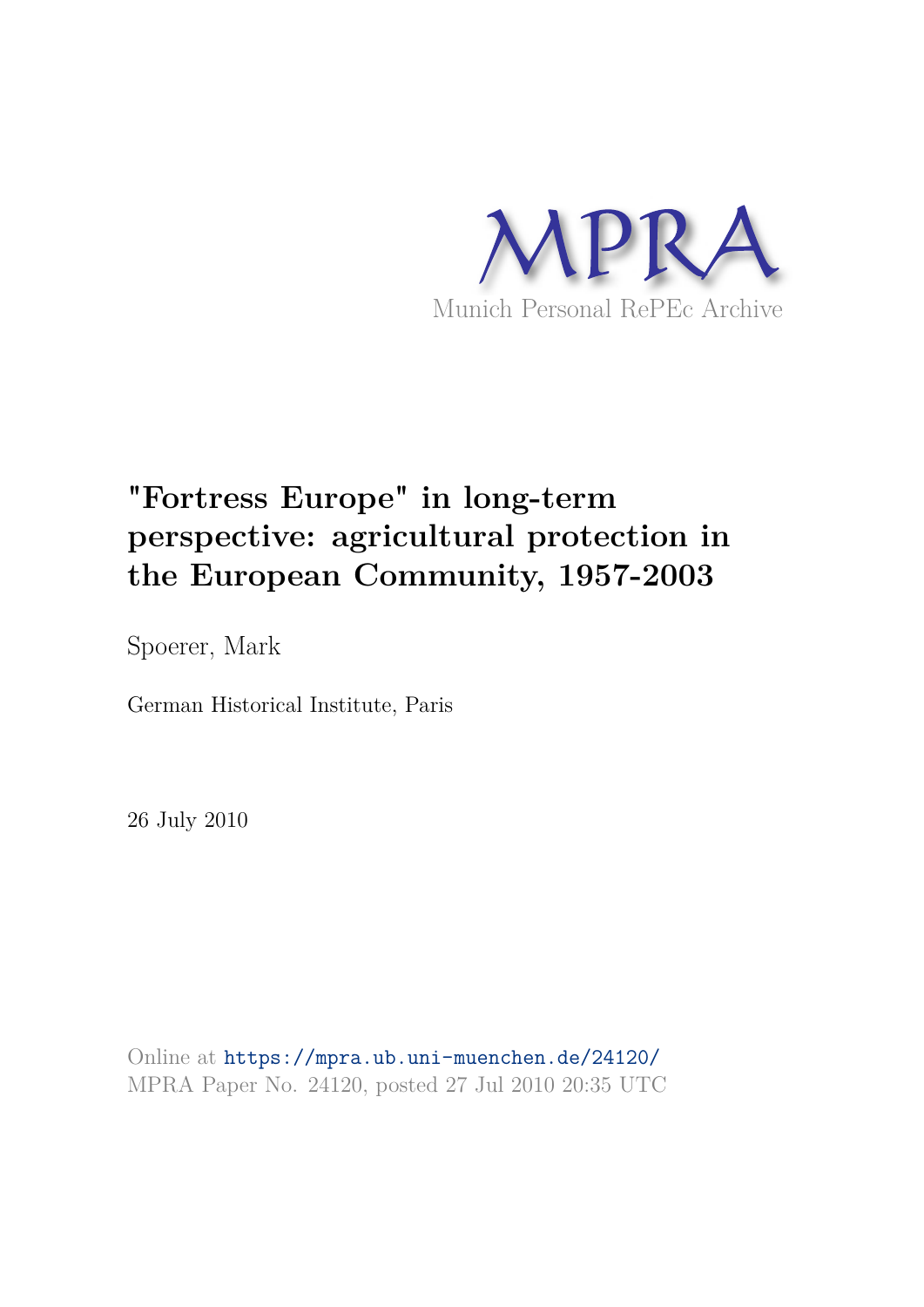# **"Fortress Europe" in Long-term Perspective: Agricultural Protection in the European Community, 1957-2003**

#### Mark SPOERER

Abstract: Since its inception, the European Union's Common Agricultural Policy (CAP) has been discussed controversely. Data from the OECD and the World Bank show that the protectionist effects of the CAP between the 1960s and the 1980s were larger than those of its national predecessors. Moreover, there is evidence that already the piecemeal reforms of the 1980s reduced the level of protection and support in the EU, that is prior to the MacSharry reform of 1992.

The history of European integration is usually told as a success story. Countries that used to fight against each other for centuries decided to cooperate politically as well as economically and established supranational institutions. More than half a century after its foundation, the European Union forms an umbrella under which its member states pursue common interests or compete peacefully for resources and markets.<sup>[1](#page-1-0)</sup> At least for the core of the states that joined the European Union before the turn of the century, the very idea that neighboring states take up arms to resolve conflicts is hardly conceivable. By all political standards this is indeed a tremendous success.

This historical achievement, however, did not come without cost. As numerous states have to coordinate their decisionmaking, costly institutions emerged to manage the European Union. The notorious 'bureaucrats in Brussels', though, cost the European taxpayer not more than 0.06 per cent of the combined gross national income (GNI) of the EU member states.<sup>[2](#page-1-1)</sup> Even if some bureaucratic excesses may call for rationalization, the EU's political coordination costs are quantitatively negligible.

For an assessment of the true costs of the European Union it is not sufficient to consider administration costs alone. A more interesting issue is whether the policies pursued by the EU caused costs that feasible alternatives would not have had. In this respect the EU's Common Agricultural Policy (CAP) comes immediately to mind. In the first three decades of the EU it was

<span id="page-1-0"></span><sup>1</sup> Throughout this article the term 'European Union' will be used for its predecessors as well: EEC - European Economic Community and EC - European Community. I would like to thank the German Historical Institute Paris for generous funding of this research project and Carine Germond, Fernando Guirao, Markus Hofreither, Cathérine Moreddu, Katja Seidel and Stefan Tangermann for very helpful comments on earlier drafts of this paper and Michael Buchner and Valentin Kreilinger for very able research assistance. All remaining errors are of course my own responsibility.

<span id="page-1-1"></span><sup>&</sup>lt;sup>2</sup> Calculated from European Commission, EU Budget 2008: Financial Report, Office for Official Publications of the European Communities, Luxembourg, 2009, pp. 77-83.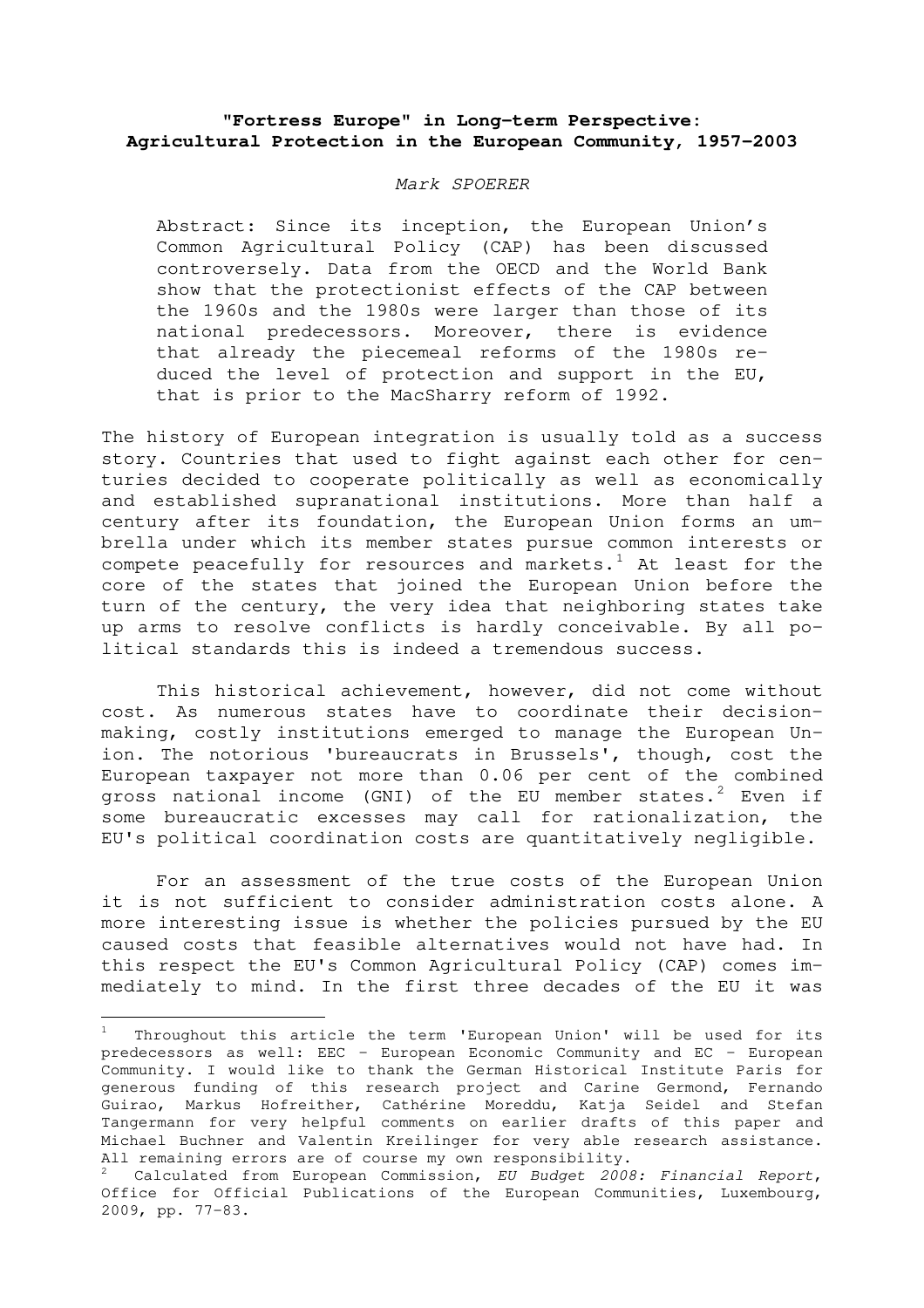the CAP that received by far most public attention, to an extent that the CAP seemed at times to be nearly congruent with EU politics. This was mirrored by the EU budget, the expenditure side of which was (and still is) dominated by the CAP, with its share peaking at 90 per cent in 1970. $3$ 

Yet the CAP cost European consumers and taxpayers much more than what was visible in the EU budgets. European farmers enjoyed high protection levels against cheaper imports and even received subsidies to export their production surpluses. This may be interpreted as a huge redistribution program from the non-agricultural sectors to agriculture. In total, however, the costs borne by taxpayers and consumers were larger than the farmers' benefits because high prices crowded out consumer demand and the subsidized expansion of European agriculture bound labor and capital resources that might have been used more productively in other parts of the economy. Hence the CAP was not just a zero-sum game.

The purpose of this paper is to present first results of a larger exercise aimed at estimating the full costs of the CAP, thus supplementing historians' EU success stories with the sober results of the cost side. Within the EU taxpayers and consumers incurred these costs while farmers benefited. Outside the EU the CAP was criticized for its protectionist effects. In this paper, we are particularly interested in the degree of agricultural protection caused by the CAP and its development over the last half century. This will allow us to assess the validity of two arguments that are often repeated. First, that the EU's Common Agricultural Policy just continued national agricultural policies, and second, that the MacSharry reform of 1992 led to a substantial reduction of agricultural protection in the EU.<sup>[4](#page-2-1)</sup>

The empirical backbone of this undertaking are two databases measuring agricultural protection set up by the Organization for Economic Co-operation and Development (OECD) and the World Bank, respectively. While the World Bank database has not yet been exploited for historical research, that of the OECD has only very recently been used by economic history research, in a pioneering article by Giovanni Federico.<sup>[5](#page-2-2)</sup> From a conceptual point of view the OECD database is ideal for the purposes pursued here. Its drawback, however, is that it starts only with

<span id="page-2-0"></span>EAGGF Guarantee Section plus related structural funds, calculated from ibid., p. 78.

<span id="page-2-1"></span>M. TRACY, Government and Agriculture in Western Europe, 1880-1988, 3rd ed., Harvester Wheatsheaf, New York, 1989, p. 362; G. THIEMEYER, The failure of the Green Pool and the success of the CAP: long-term structures in European agricultural integration in the 1950s and 1960s, in: K.K. PATEL (ed.), Fertile Ground for Europe? The History of European Integration and the Common Agricultural Policy since 1945, Nomos, Baden-Baden, 2009, pp. 47-59, here pp. 53-54.

<span id="page-2-2"></span> $5$  G. FEDERICO, Was the CAP the worst agricultural policy of the 20th century?, in: PATEL (ed.), op. cit., pp. 257-271.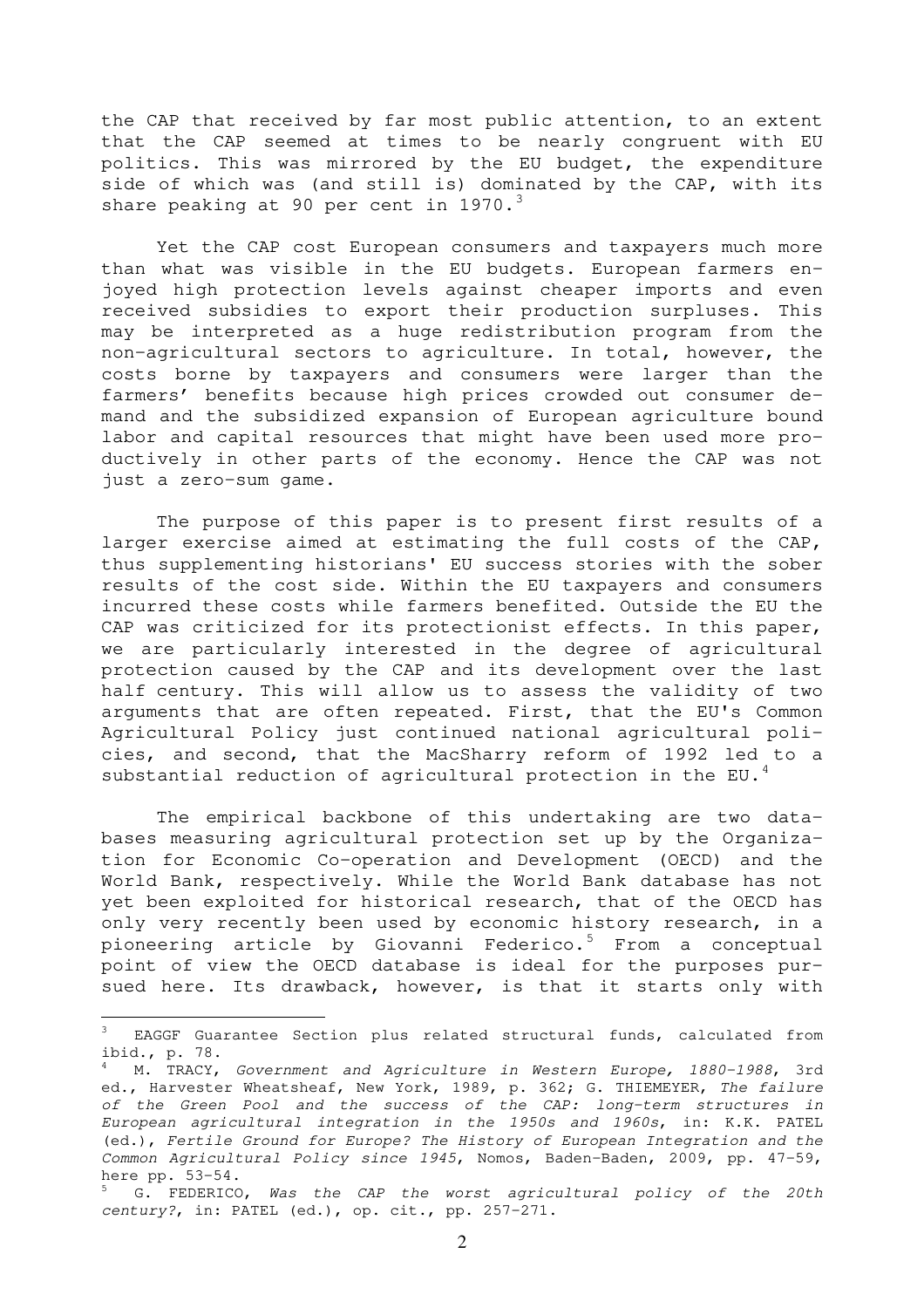the year 1979 and underwent a fundamental conceptual change for the years since 1986. The World Bank database builds on the OECD data and goes, for some countries at least, back to 1956. The economic concepts underlying these databases are compatible so that the two databases combined cover the main member states of the EU.

A cautionary remark needs to be made. The findings presented here are in themselves not sufficient for a normative assessment of the CAP. Apart from the political benefits of the CAP – paying for an inefficient supranational policy is certainly more sensible than to wage war against each other – and its non-agricultural economic benefits – to achieve France's consent for the Common Market some form of agricultural policy coordination was considered a conditio sine qua non in the early 1960s – it is now widely accepted that certain agricultural activities produce positive external effects for which farmers should be rewarded. In particular, the preservation of a historically emerged landscape is a public good for which modern societies are willing to pay. This argument is not necessarily ahistorical. What is described here in sober notions of welfare economics may have been felt by politicians and taxpayers of the 1960s as well, even though it was expressed in terms like 'tradition', 'heritage', etc. In this respect this paper is far from pretending to deliver complete data for a normative assessment of the CAP – not addressing the benefits, it is just confined to the cost side.

The paper proceeds as follows. In the first section we will briefly review the development of the CAP from its beginnings to the MacSharry reform of 1992, which is usually seen as a turning point in the history of the CAP. Section two discusses the OECD and World Bank databases and how they are combined for deriving the results which are presented in section three. Section four concludes.

### **1. Chronology: A Short Economic History of the CAP Up to the MacSharry Reform**

After World War II the United States wished to establish a new order in which European states cooperated and adhered to the principles of free trade. The process that led to the foundation of the European Economic Community (EEC) in March 1957 was not exactly what the United States had wished for, but the benefits of a politically united and capitalist Western Europe outweighed the costs of a customs union, which was but a second-best solution for the White House because of the trade-diverting effects. Making the customs union work was a painstaking process for the EEC member states that bound much diplomatic resources in the late 1950s and 1960s. In particular, France, keen to improve the trade balance by exporting agricultural surpluses to her neigh-

3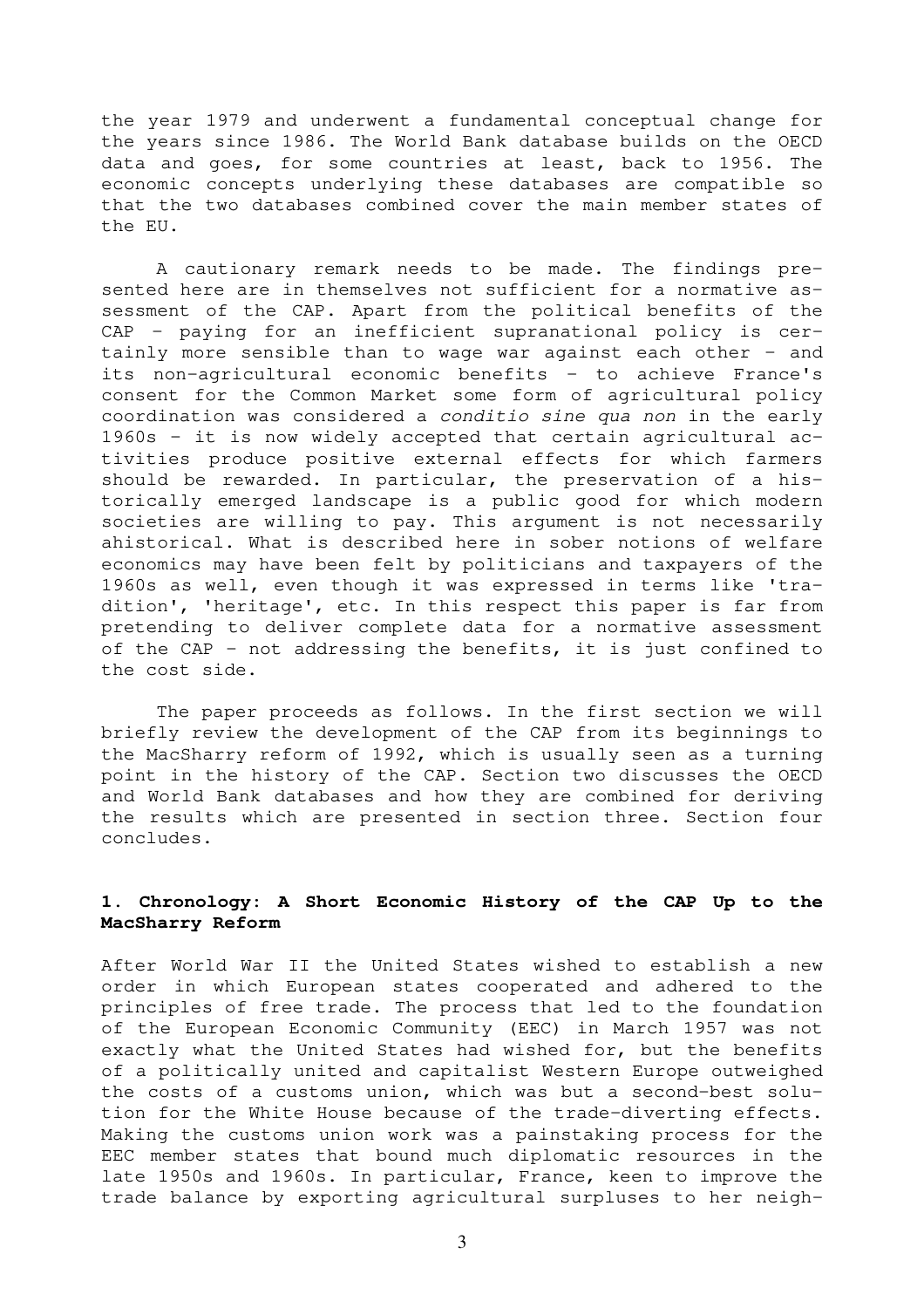bors, made clear that some form of a common European agricultural policy was a necessary prerequisite for a European customs union, a project favored by Germany and its export-oriented manufacturing sector. Indeed, given the weight of agriculture in the EU6-economies in the 1950s (on average 11 per cent of gross domestic product (GDP) in  $1955-59^6$  $1955-59^6$ ), the perspective of large intra-EEC agricultural trade flows and the quite different national regimes of agricultural support, a harmonization of agricultural policies was inevitable.

In postwar Europe two agricultural subsidization regimes were in practice which relied either on direct payments (direct income support) or on market protection to raise the domestic price level artificially high (indirect income support). As Great Britain had exposed its agriculture to the competitive forces of the world market since the abolition of the corn laws in the 1840s, its agricultural sector was very small (1955-59: 4 per cent of GDP). Consumers profited from low food prices close to the world market level and the few remaining British farmers received tax-financed direct payments.[7](#page-4-1)

In the other European countries, and especially in the countries that were to form the EEC in 1957, the situation was different. Domestic farmers had been protected by tariff barriers since the last quarter of the 19th century when the grain invasion from more efficient overseas producers had set in.<sup>[8](#page-4-2)</sup> Moreover, since the inter-war period many states had introduced quantity restrictions for imports.[9](#page-4-3) These protective measures slowed down structural change and so the farm sectors were characterized by numerous and often very small farms, many of which would not survive in competitive markets. A customs union, even if it protected EU farmers as a whole from outward competition, would imply that comparably efficient agricultural producers like those in France or the Netherlands would expand at the cost of the less efficient ones in Italy or Germany. Direct income support as practiced in Great Britain would have been very costly, difficult to implement on a supranational scale (especially in Italy with its many small farms) and would have faced opposition because it would have openly demonstrated that farm-

<span id="page-4-0"></span>Calculated from B.R. MITCHELL, International historical statistics: Europe 1750-2005, 6th ed., Palgrave/Macmillan, Basingstoke et al., 2007, pp. 1036-1039.

<span id="page-4-1"></span>More in A.S. MILWARD, The European Rescue of the Nation State, Routledge, London, 1992, pp. 253-254; and T. JOSLING, Western Europe, in: K. ANDERSON (ed.), Distortions to Agricultural Incentives: A Global Perspective, 1955- 2007, Palgrave/Macmillan - World Bank, London/Washington DC, 2009, pp. 115- 176, here p. 126. Agricultural shares from MITCHELL, op. cit., pp. 1037 and 1041.

<span id="page-4-2"></span>See the classic study of K.H. O'ROURKE and J.G. WILLIAMSON, Globalization and History. The Evolution of a Nineteenth Century Atlantic Economy, MIT Press, Cambidge/Mass., 1999, chs. 3 & 6.

<span id="page-4-3"></span><sup>9</sup> FEDERICO, Feeding the World. An Economic History of Agriculture, 1800- 2000, Princeton University Press, Princeton/Oxford, 2005, pp. 191-196.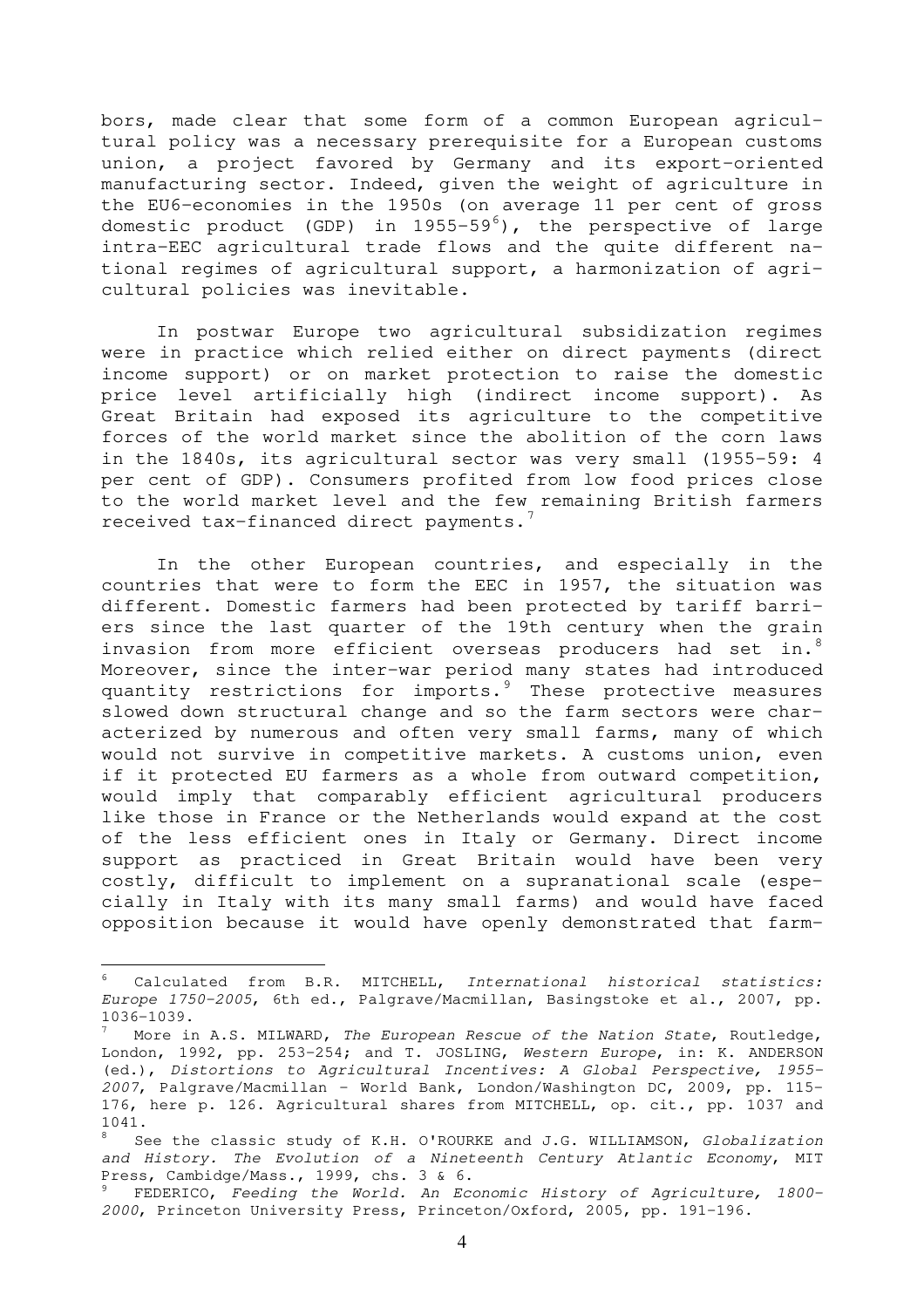ers could no longer earn their living on their own but rather were on welfare.<sup>[10](#page-5-0)</sup>

The solution finally chosen in January 1962 followed the traditional pattern of continental European agricultural policy support. The CAP foresaw a system of politically determined minimum prices which shielded less efficient producers from price competition of more efficient producers either from countries inside the customs union or outside. The produce of the latter was made dearer by import levies which varied according to the difference of the guaranteed minimum price and the world price. Intra-EEC competition in the agricultural sector was dampened by a system of border levies ('transitional compensatory amounts') which were to be phased out once the level of EEC-wide common prices was specified. $^{11}$  $^{11}$  $^{11}$ 

Using price policy to conduct income policy was the original sin of the CAP. When the Council of Ministers chose this option in early 1962 there could be no doubt on the consequences. Already in 1958 the so-called Haberler Report, an expertise for the General Agreement on Tariffs and Trade (GATT) by a commission led by the Harvard economist Gottfried Haberler, had clearly analyzed the consequences of such a policy. If a producer knows that all his output will sell at a guaranteed minimum price, he will expand production until his marginal costs equal the guarantee price.<sup>[12](#page-5-2)</sup> The European Commission was also well aware of this simple economic logic. $^{13}$  $^{13}$  $^{13}$ 

Given the principal decision for common minimum prices, the decisive question was of course their level. Countries with less efficient producers like Italy and in particular Germany argued for high prices whereas France feared their inflationary consequences for the consumers (and voters). After a long negotiation process in which Germany assumed the role of a veto player, the EU6 states opted for a quite high price level in December  $1964.^{14}$  $1964.^{14}$  $1964.^{14}$ This enabled many German farms to survive and brought French farmers decent profits. The bill was paid by taxpayers and consumers who were not in the position to form powerful lobby

<span id="page-5-0"></span> $10$  R. FENNELL, The Common Agricultural Policy: Continuity and Change, Clarendon, Oxford, 1997, pp. 101-102; A.-C. L. KNUDSEN, Farmers on Welfare: The Making of Europe's Common Agricultural Policy, Cornell University Press, Ithaca, 2009, pp. 232-251.

<span id="page-5-1"></span> $11$  B.E. HILL, The Common Agricultural Policy: Past, present and future, Methuen, London, 1984, pp. 22-23.

<span id="page-5-2"></span> $12$  GATT, Trends in international trade: report by a panel of experts, GATT, Geneva, 1958, pp. 82 and 87-102.

<span id="page-5-3"></span> $13$  Europäische Wirtschaftsgemeinschaft, Erster Gesamtbericht über die Tätigkeit der Gemeinschaft, [Brussels], 1958, pp. 74-75.

<span id="page-5-4"></span><sup>&</sup>lt;sup>14</sup> PATEL, Veto player no. 1? Germany and the creation of the EEC's Common Agricultural Policy, 1957-1964, in: M. GEHLER (ed.), From Common Market to European Union Building. 50 years of the Rome Treaties 1957-2007, Böhlau, Vienna, 2009, pp. 349-370; KNUDSEN, op. cit., pp. 260-265; C. GERMOND, The agricultural bone of contention: the Franco-German tandem and the making of the CAP, in: Journal of European Integration History (forthcoming 2010).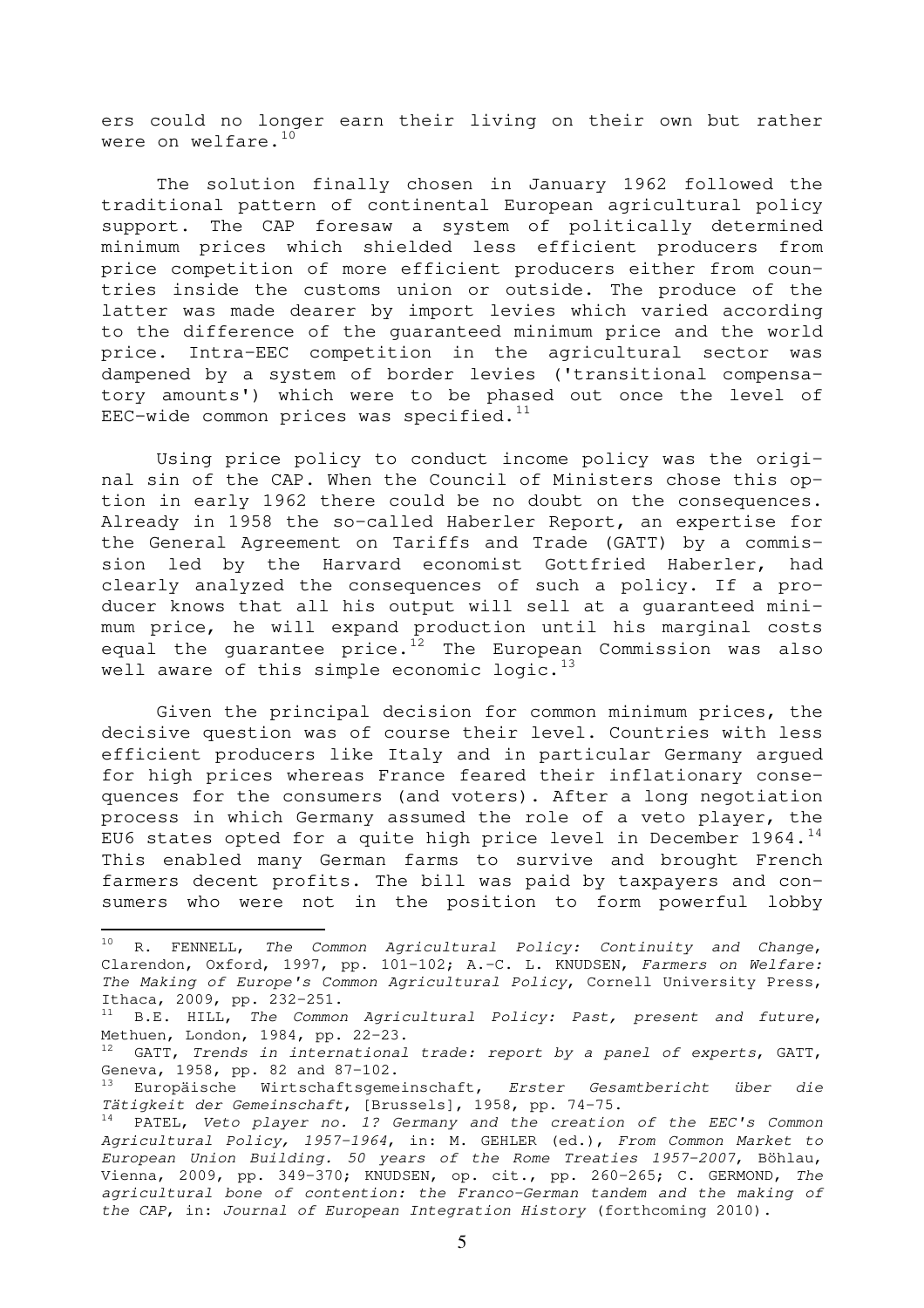groups able to influence the negotiations in the way the producer lobbies did.

Already before the introduction of common prices on July 1, 1967, European farmers proved that they understood the economic logic laid out in the Haberler Report. Once the first EEC-wide market regulations became effective in July 1962, agricultural production in the EU6 states grew strongly, leading to excess supplies which were either stored, destroyed or dumped on the world market. Butter mountains, milk and wine lakes, etc. symbolized the flawed policies of the CAP already in the mid-1960s.[15](#page-6-0)

As early as 1969 the EEC had to give up the idea of a common price, one of the fundamental pillars of the original policy. Following a revaluation of the German mark and a devaluation of the French franc, the European Commission introduced the 'monetary compensatory amount' (MCA). As the devaluation made French farmers more competitive, they had to pay MCAs when they exported to other EEC member countries. In contrast, German farmers exporting to other member countries received MCAs so as to not have their competitive position deteriorated. As a consequence, considerable national price differences re-emerged in the supposedly 'common market', so that the introduction of the MCAs has often been interpreted as a renationalization of agri-cultural price policies.<sup>[16](#page-6-1)</sup> Later a 'switch-over' mechanism was introduced which relieved the farmers in the devaluing country while leaving the farmers in other countries eligible for MCAs. This contributed to further price increases. $^{17}$  $^{17}$  $^{17}$ 

It did not necessarily require the expertise of economists to realize the perverse incentives of the price guarantee system. Yet once on its path, reforming the CAP proved to be ex-tremely difficult.<sup>[18](#page-6-3)</sup> An important factor for reform was not so much economic insight but rather the need to avert budget crises. In fact, the CAP proved to be so expensive and the ensuing political deadlocks so intricate that at times the whole European project was called into question. The internal push for reform was intensified by external pressure on the EU. Its protection of European agricultural markets was a constant stumbling block in international trade rounds within the GATT and WTO framework (Kennedy, Tokyo, Uruguay, Doha rounds) and undermined the credibility of the  $E_{U}$ .<sup>[19](#page-6-4)</sup>

<span id="page-6-0"></span><sup>15</sup> See, e.g., Der Butterberg, in: Der Volkswirt, 9 July 1965.

<span id="page-6-1"></span> $^{16}$  E. RIEGER, The Common Agricultural Policy: External and internal dimensions, in: H. WALLACE and W. WALLACE (eds.), Policy-Making in the European Union, Oxford, Oxford University Press, 1996, pp. 97-123.

<span id="page-6-2"></span> $17$  M.F. HOFREITHER, Origins and development of the Common Agricultural Policy, in: GEHLER, op. cit., pp. 333-348.

<span id="page-6-3"></span> $18$  A. KAY, Path dependency and the CAP, in: Journal of European Public Policy, 10(2003), pp. 405-420.

<span id="page-6-4"></span><sup>19</sup> T.E**.** JOSLING, S. TANGERMANN, and T.K. WARLEY, Agriculture in the GATT, Macmillan, Basingstoke, 1996; L. COPPOLARO, The Six, agriculture, and GATT: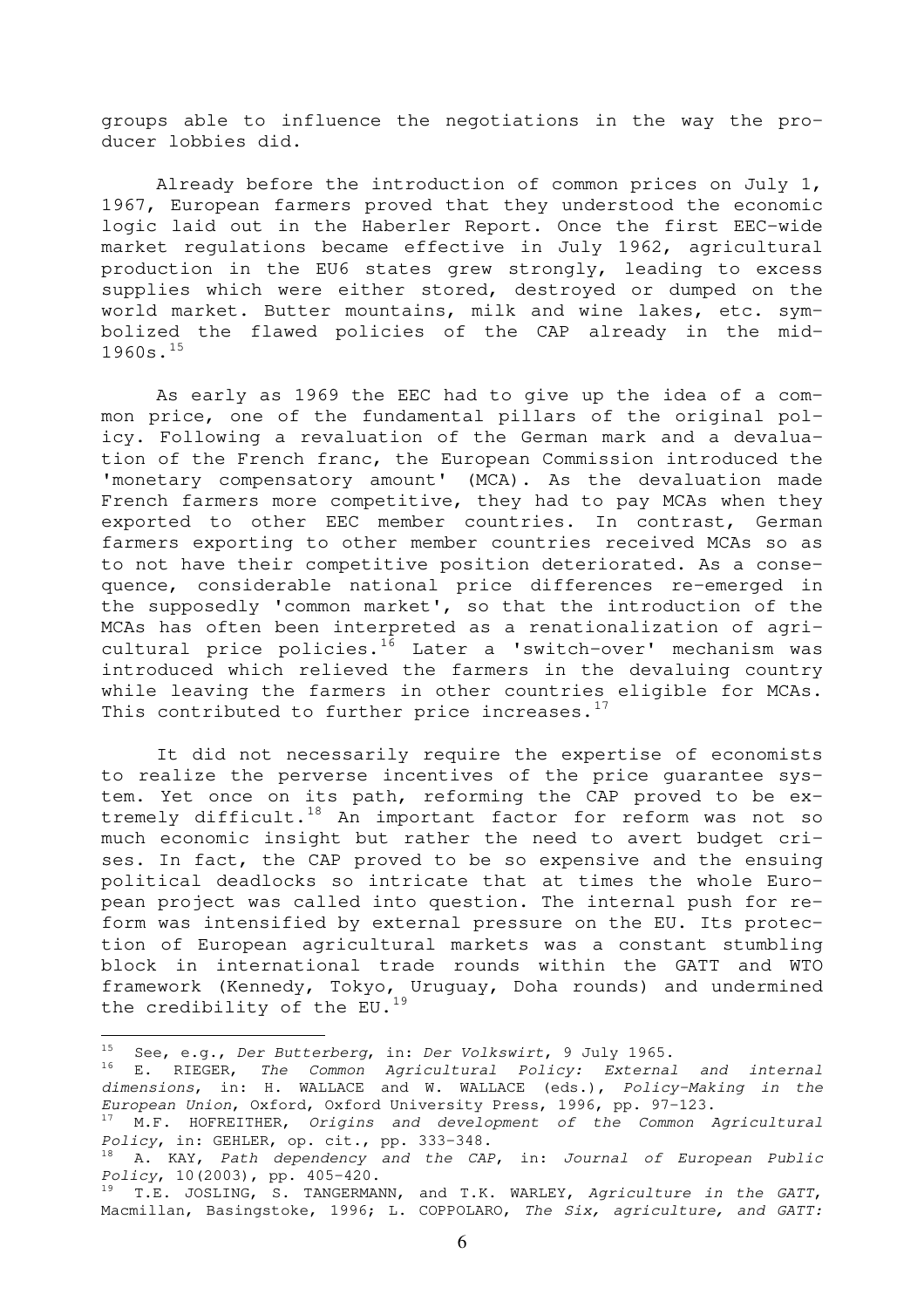The European Commission drafted numerous reform proposals, but as the system of guaranteed prices was successfully defended by its beneficiaries the underlying problem was not approached.<sup>[20](#page-7-0)</sup> Instead of tackling it from the price side those proposals that were put into practice introduced quantity limits (the milk quota 1984, 'producer co-responsibility', etc.). Only the reform package of 1992, named after the then commissioner for agriculture, Ray MacSharry, decoupled income policy from price policy in the cereal sector. Prices were reduced and farmers were compensated by direct payments, a quite similar system to the policy regime operative in Great Britain prior to adhesion to the European Community in  $1973.^{21}$  $1973.^{21}$  $1973.^{21}$ 

#### **2. Methodology: Assessing the Protective Effects of the CAP**

In the postwar trade rounds the agricultural protectionism of the EU, as well as that of other exporters of agricultural goods like the United States, proved to be a constant hurdle. Not only was it difficult to reconcile conflicting interests, but the data situation was unsatisfactory. Hence the OECD Ministerial Council decided in 1982 to monitor the agricultural sector closer than before. The OECD Secretariat chose the concept of the 'producer subsidy equivalent' (PSE), predecessors of which had been developed by trade economists in the 1960s to measure the economic effects of current practices of agricultural protection and support. The notion of the PSE had been developed by Tim Josling in the early 1970s who refined the concept and used it in his work for the Food and Agriculture Organization (FAO).[22](#page-7-2) In 1999 the concept of the PSE underwent several conceptual changes and was renamed 'producer support estimate', apparently to remove normative connotations. Further minor changes were added in  $2007.^{23}$  $2007.^{23}$  $2007.^{23}$ 

an international history of the CAP negotiations,  $1958-1967$ , in: PATEL (ed.), op. cit., pp. 201-219.

 $\overline{a}$ 

<span id="page-7-0"></span>See, e.g., K. SEIDEL, Taking farmers off welfare. The EEC Commission's memorandum "Agriculture 1980" of 1968, in: Journal of European Integration History (forthcoming 2010).

<span id="page-7-1"></span>The institutional history of the CAP has been subject of several studies mostly written by political scientists, see KAY, The Reform of the Common Agricultural Policy: The Case of the MacSharry Reforms, CABI Publ., Wallingford, 1998; E. FOUILLEUX, La Politique agricole commune et ses réformes: une politique à l'épreuve de la globalisation, L'Harmattan, Paris, 2003; I. GARZON, Reforming the Common Agricultural Policy: History of a Paradigm Change, Palgrave/Macmillan, Basingstoke, 2006. See for economically informed accounts HILL, op. cit., and FENNELL, op. cit.

<span id="page-7-2"></span> $22$  T.E. JOSLING, Agricultural Protection and Stabilization Policies: A Framework of Measurement in the Context of Agricultural Adjustment, c/75/LIM/2, FAO, Rome, 1975.

<span id="page-7-3"></span><sup>23</sup> OECD, OECD's Producer Support Estimate and Related Indicators of Agricultural Support: Concepts, Calculations, Interpretation and Use (The PSE-Manual), OECD, Paris, 2008 [\(http://www.oecd.org/dataoecd/18/31/41121738](http://www.oecd.org/dataoecd/18/31/41121738). pdf), pp. 25-27.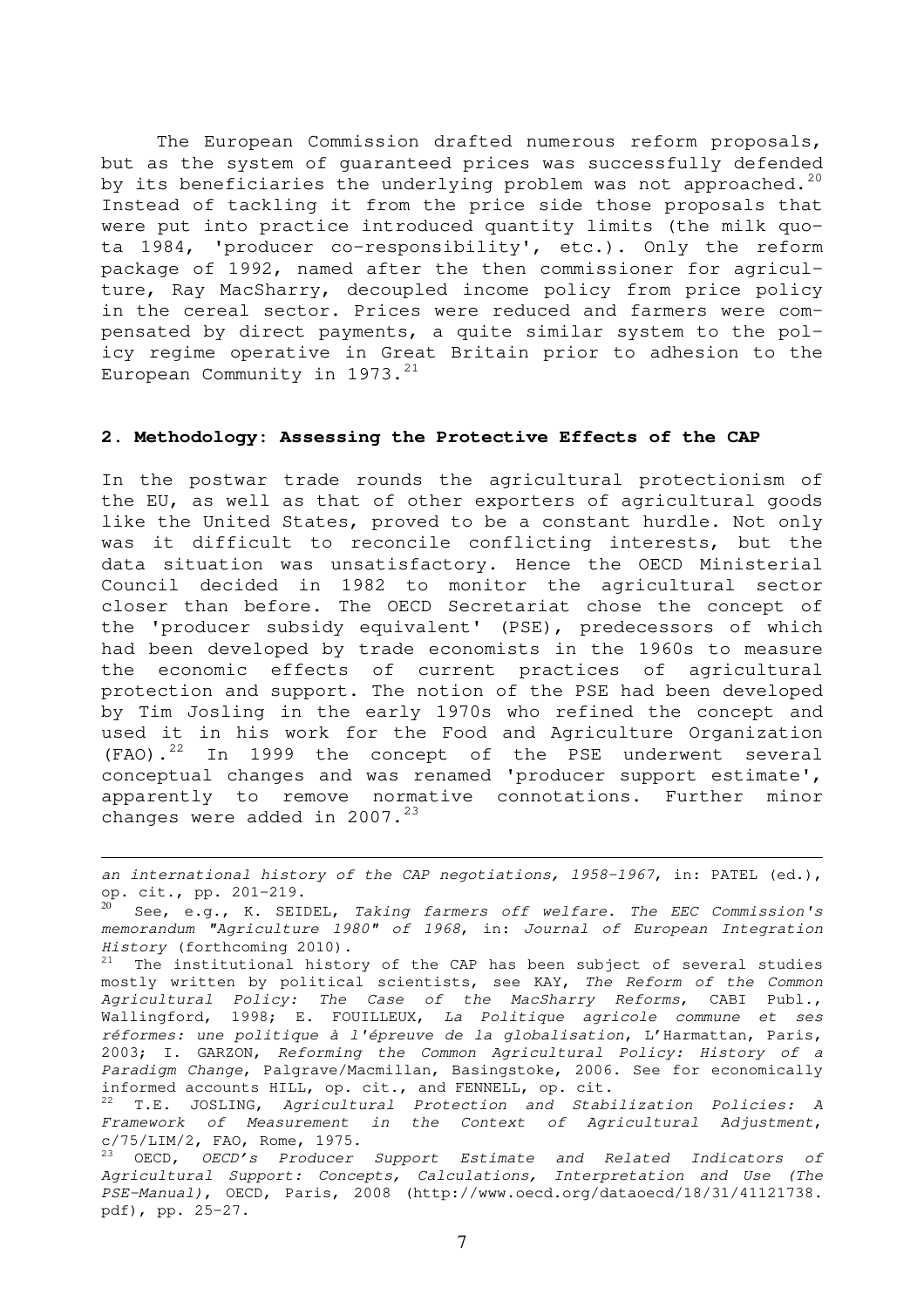As the share of agriculture in developed countries' GDP continues to shrink, agricultural protection and support has become less of a problem. For the less developed countries (LDCs), however, it remains high on the agenda of economic reform. So, for similar reasons as the OECD 25 years before, the World Bank built up a large database to measure agricultural protection in LDCs. Fortunately, from this paper's point of view, this database includes most developed countries as well, in fact it builds directly on the data collected by the OECD. In contrast to the OECD, which treats the EU as a single political unit, the World Bank data relate to individual EU member countries and stretch back to 1956. Table 1 summarizes the main characteristics of both databases.

|  |  |  |  | Table 1 OECD and World Bank Agricultural Protection Databases |  |  |
|--|--|--|--|---------------------------------------------------------------|--|--|
|--|--|--|--|---------------------------------------------------------------|--|--|

|                           | OECD old        | <b>OECD</b> new    | <b>World Bank</b>                           |
|---------------------------|-----------------|--------------------|---------------------------------------------|
| Period covered            | 1979-1998       | 1986-2008          | 1956-2007                                   |
| EU coverage               | EU as a unit    | EU as a unit       | individual EU12 states<br>except BE, GR, LU |
| Measurement con-<br>cepts | CSE*, PSE*, NAC | CSE, PSE, TSE, NAC | NRA                                         |

Notes: BE, GR, LU - Belgium, Greece, Luxembourg; CSE/PSE/TSE - consumer/ producer/total support estimate (\* consumer/producer subsidy equivalent); NAC - nominal assistance coefficient; NRA - nominal rate of assistance.

A crucial variable in the OECD framework and the most important component of the producer support estimate (PSE) is market price support (MPS), which is defined as

"the annual monetary value of gross transfers from consumers and taxpayers to agricultural producers, measured at the farm gate level, arising from policy measures that support agriculture by creating a gap between domestic market prices and border prices of specific agricul-tural commodities".<sup>[24](#page-8-0)</sup>

Sources: OECD, Agricultural Policies, Markets and Trade. Monitoring and Outlook, OECD, Paris, 1988; idem, Producer and Consumer Support Estimates, OECD Database 1986-2007, OECD, Paris, 2008, henceforth, referred to as OECD (2008) ([www.oecd.org/tad/support/psecse\)](http://www.oecd.org/tad/support/psecse); K. ANDERSON and E. VALENZUELA, Estimates of Distortions to Agricultural Incentives, 1955 to 2007, spreadsheet at www.worldbank.org/agdistortions, World Bank, Washington DC, October 2008.

<span id="page-8-0"></span> $24$  OECD (2008), p. 57. Prices at "farm gate level" or "border prices" correspond to domestic prices and world prices, respectively. The economic concepts behind acronyms like PSE, NAC or NRA are derived from welfare and trade economics. In this paper, we will not go into the details. Basically, the OECD and the World Bank undertake a classical partial-analytical exercise. For a deeper analysis, see ibid.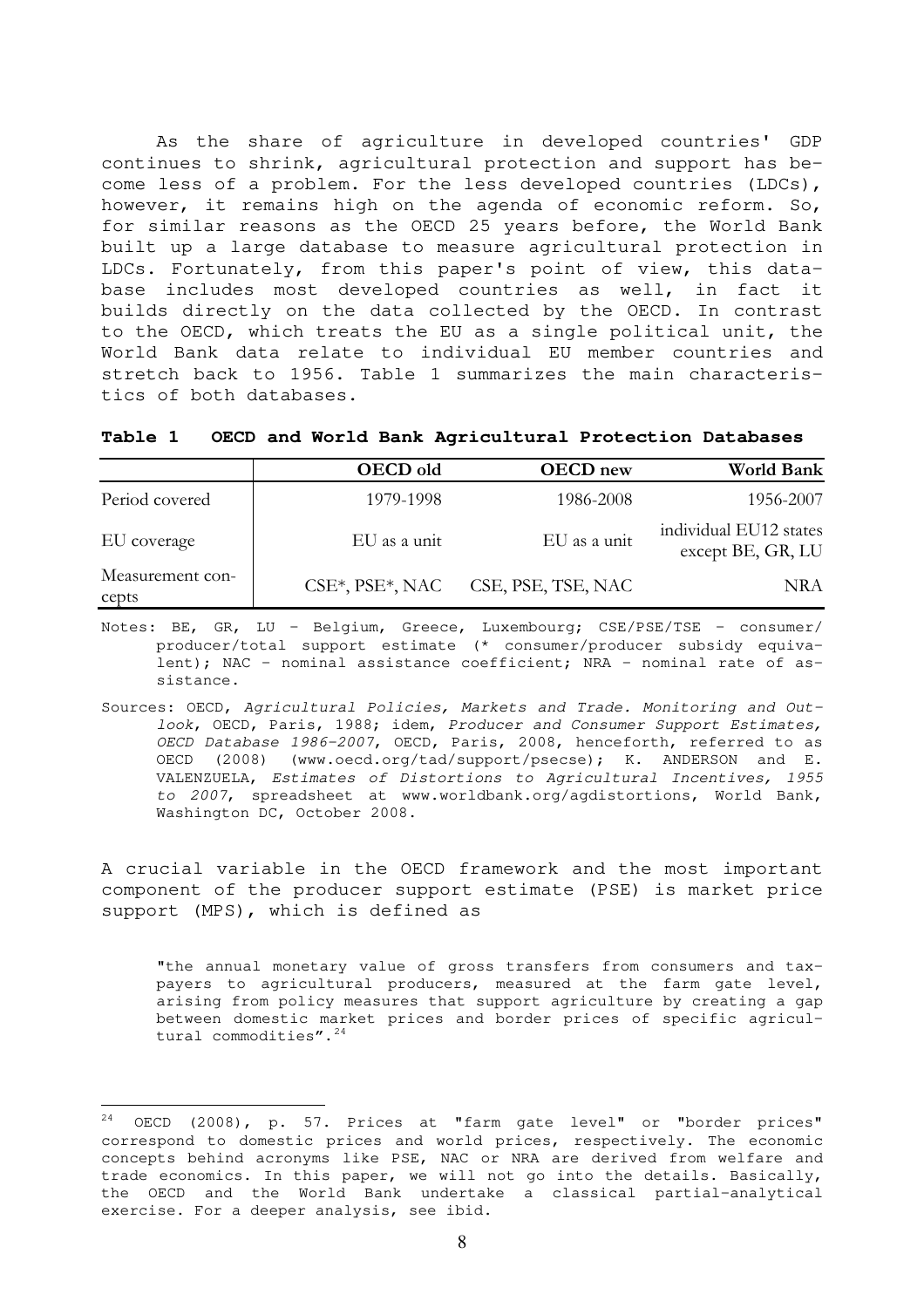Basically, the MPS for a commodity is determined by adding together transfers to producers from consumers and taxpayers, which empirically corresponds to the quantity of domestic production multiplied by the difference between domestic market price and world price. In other words, MPS measures indirect support via price policies, i.e. protection.

The PSE is a broader measurement concept and also includes direct subsidies, i.e. support. It is defined as

"the annual monetary value of gross transfers from consumers and taxpayers to agricultural producers, measured at the farm gate level, arising from policies that support agriculture, regardless of their nature, objectives or impacts on farm production or income".  $25$ 

The PSE for a country c is calculated by adding together  $MPS<sub>i</sub>$ for all commodities i and adding the aggregate Budgetary and Other Transfers to producers from policies (BOT).

Like the MPS, the PSE is a figure expressed in currency units. For international comparisons the OECD recommends nondimensional measures like the Percentage PSE (%PSE) and the Producer Nominal Assistance Coefficient (NAC). In order to calculate %PSE, PSE is related to the value of Gross Farm Receipts (GFR), which is the sum of the Value of Production (VP) at domestic prices and BOT. Note that market protection and support policies may inflate VP by lifting domestic prices over world prices and/or may result in paying direct subsidies (BOT). In the absence of any subsidies or protectionist policies, BOT =  $0$ and PSE =  $0$ , and so GFR = VP = domestic production valued at world prices (or, in this case equivalent, at domestic prices) and  $8PSE = 0$ .

(1) 
$$
\%PSE_c = \frac{PSE_c}{VP_c + BOT_c} * 100 = \frac{PSE_c}{GFR_c} * 100
$$

The producer NAC is just a transformation of %PSE. It is determined by dividing the value of gross farm receipts by the value of production at world prices, which is the value of production at domestic prices less market price support:

(2) 
$$
NAC_c = \frac{GFR_c}{VP_c - MPS_c} = 1 + \frac{\%PSE_c}{100 - \%PSE_c}
$$

The Agricultural Distortions Project of the World Bank bases its measures on the same conceptual framework as the OECD. For its database the World Bank has chosen the Nominal Rate of Assis-tance (NRA), which is NAC minus unity.<sup>[26](#page-9-1)</sup> In the absence of any assistance (subsidies or price-distorting policies) PSE is zero, NAC equals unity and NRA equals zero. As we find NAC slightly

<span id="page-9-0"></span><sup>&</sup>lt;sup>25</sup> Ibid., p. 107, emphasis added by author.<br><sup>26</sup> Ibid., 20171

<span id="page-9-1"></span><sup>26</sup> Ibid., p. 171.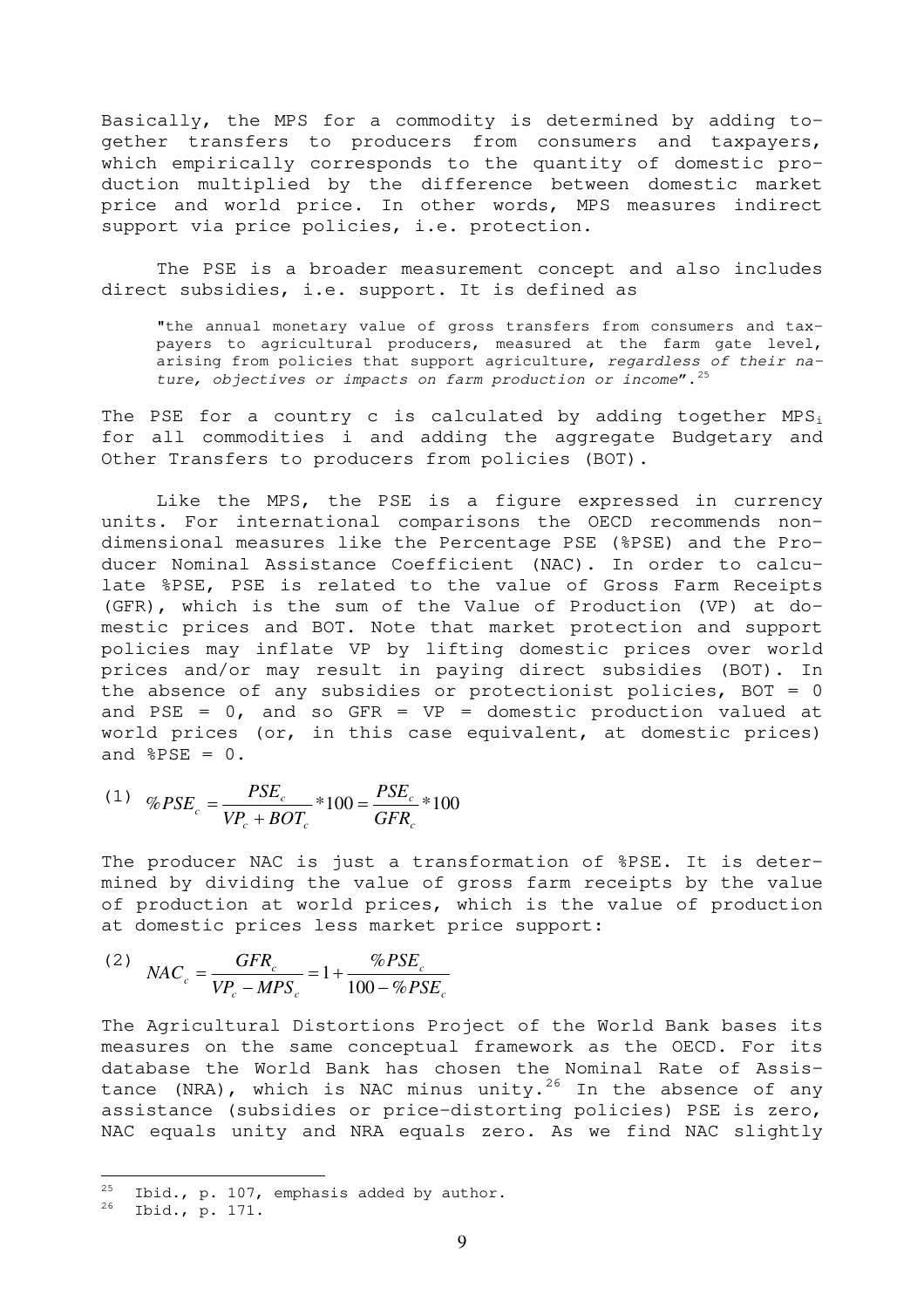more intuitive than NRA, we will rely on this measure for international and intertemporal comparisons of agricultural protection and support.

Before moving into the following section, the reader should note that the PSE and NAC values so-far discussed underestimate the true figures of protection and support for at least two reasons. First, not all direct support measures on national and subnational levels are included, in particular prior to 1986, and second, the 'welfare loss triangles' (consumer demand crowded out and inefficient resource allocation) are not accounted for. However, both effects are probably not large, and their exclusion certainly does not change the overall picture. Note also that the economic costs we are about to discuss are different from the welfare costs in a typical welfare economic exercise. The main difference is that a large part of the economic costs are transfers to the farmers. While an analysis of the welfare costs might be interpreted as a net concept, our focus on the economic costs is a gross concept.

## **3. Results: Agricultural Protection and Support in the European Union**

We are now able to calculate the economic costs of the CAP and compare them to the fiscal costs. The fiscal costs are published in the EU budget and include expenditure for price guarantees (EAGGF Guarantee Section) and expenditure for structural measures (EAGGF Guidance Section). They are borne by the taxpayers and are plotted as red line in Figure 1 (in million of euro, left-hand scale).

The economic costs are measured by the PSE concept using the OECD/World Bank data. In addition to the fiscal costs borne by the taxpayers, they also include those borne by the consumers who pay politically influenced prices for food directly or indirectly (if processed) subject to CAP regulation rather than (usually lower) world prices. As the World Bank's agricultural protection database does not include Belgium, Luxembourg and Greece we estimated the PSE for the EU6, EU9 and EU10 by adding up PSE for all other member countries and add a fictitious PSE for Belgium and Luxembourg (90 per cent of the Dutch PSE) and for Greece (14 per cent of the Italian PSE).<sup>[27](#page-10-0)</sup> From 1986 onwards, we rely directly on the OECD's PSE data for the EU as a whole. $^{28}$  $^{28}$  $^{28}$ 

 $\overline{a}$ 

<span id="page-10-0"></span> $27$  The results are very similar if we assume that the combined PSE of Belgium and Luxembourg is equal to that of the weighted average of the other EU member states.

<span id="page-10-1"></span><sup>&</sup>lt;sup>28</sup> We proceed as follows (variables taken from the World Bank database are in lower case letters): NAC =  $nra\_total + 1$ , VP = vop\_tot \* NAC (in order to correct for the difference between domestic and world market prices) and BOT = nps. In order to check whether this interpretation of the World Bank database corresponds to equation (2) we compared the PSE figures calculated by this method from the World Bank database with the OECD's figures for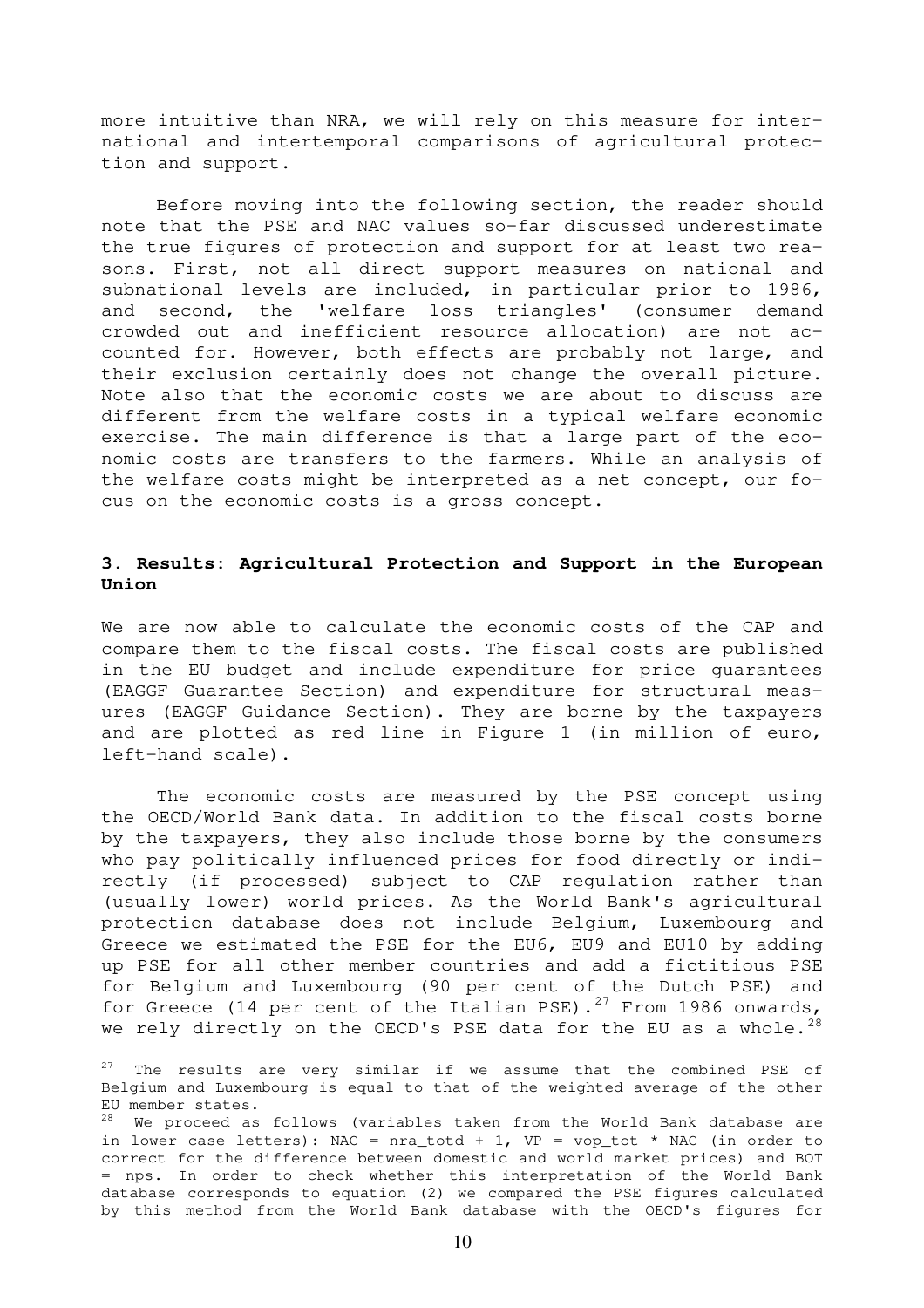The original PSE data are in US dollar. As our focus here is on the burden borne by taxpayers and consumers of the EU, the interpretation should not be blurred by the fluctuations of the US dollar. Hence we chose the European unit of account, Ecu and Euro as 'currency' (which, in the strict sense, it is only since 1999) for the comparison and converted the PSE data accordingly.[29](#page-11-0) The economic costs are plotted as green line (in million of euro, left-hand scale). The time axis stops in 2003, just before the enlargement to 25 member states which became effective on January 1, 2004.



**Figure 1 Fiscal and Economic Costs of the CAP in current prices, 1956-2003** 

Note: PSE values until 1985 represent the sum of respective EU member states, while 1986-2003 values correspond to OECD data for the EU as a whole.

Sources: EU budget data from European Commission, op. cit., pp. 51-57; PSE data from 1956-1985 ANDERSON and VALENZUELA, op. cit.; 1986-2003 OECD Database ([www.oecd.org/tad/support/psecse\)](http://www.oecd.org/tad/support/psecse).

Australia, Canada, Iceland, Japan, New Zealand, Norway, Switzerland and the US for 1986 to 2007. The correlation coefficient is 0.986.

 $\overline{a}$ 

<span id="page-11-0"></span>In December 1952 the European Community for Steel and Coal created a parity unity of account (UA) for their budget, which was taken over by the European Communities. Initially the UA equaled one US\$. When the Bretton Woods system broke down in 1971 and currencies floated, the EC pegged the UA to the gold value that the US\$ had had between 1934 and 1971. The UA was replaced by the Ecu in March 1979, which in turn gave way to the Euro in January 1999. The exchange rate between the UA and the US\$ was 1 until August 1971. The rates since 1971 are taken from Eurostat, table ert\_bil\_eur\_a.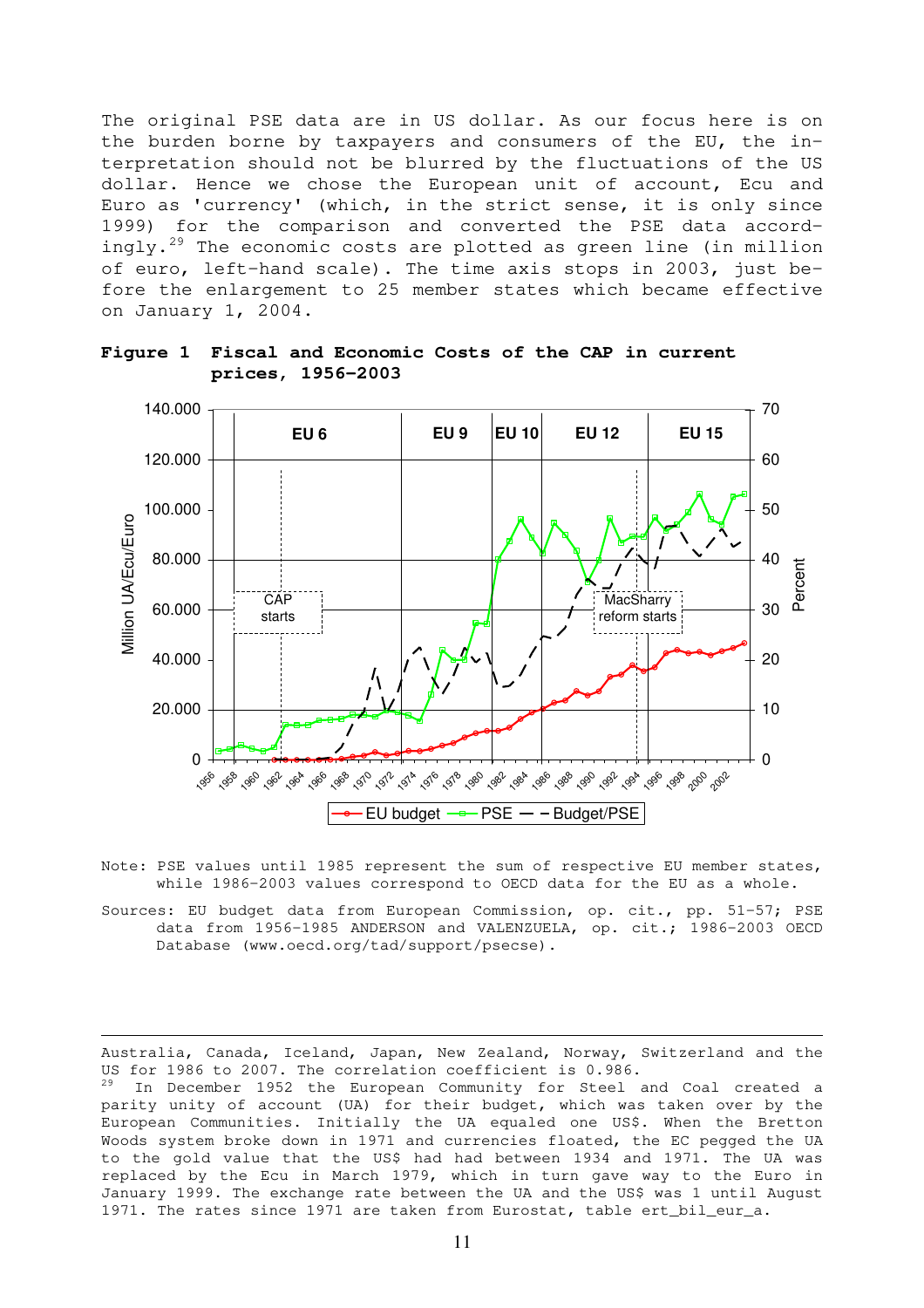Figure 1 clearly shows that the fiscal costs published by the EU are but a small fraction of total economic costs as measured in the OECD/World Bank framework. The dashed black line is the ratio of the fiscal costs to the economic costs (right-hand scale). From 1970, three years after the CAP had come into full effect, until the mid-1980s this ratio amounted to between 15 and 20 per cent on average, with a slightly rising trend. Since the mid-1980s it has risen quickly to about 45 per cent indicating that the EU's agricultural support policies became on aggregate much more transparent than before (the fiscal costs borne by the taxpayers are visible in the EU budget, the additional costs of the consumers are not).



**Figure 2 Fiscal and Economic Costs of the CAP in prices of 2000, 1956-2003** 

Notes and sources: same as in Figure 1. Data deflated with a EUx index constructed from OECD consumer price indices for the member countries, see footnote 31.

Both the budget and the PSE series displayed in Figure 1 are in nominal terms and are thus inflated by the hefty price increases of the 1970s. Although public debates relate to nominal terms, it is more interesting in the long perspective taken here to account for the effects of inflation (Figure 2). The method of deflating the fiscal cost and economic cost series is not obvious. As the CAP undoubtedly contributed to the increase of agricultural producer prices, this series is not an adequate deflator. From this reasoning it would be optimal to use an adjusted consumer price index net of agricultural prices. Such an index, however, is not available for the whole period under discus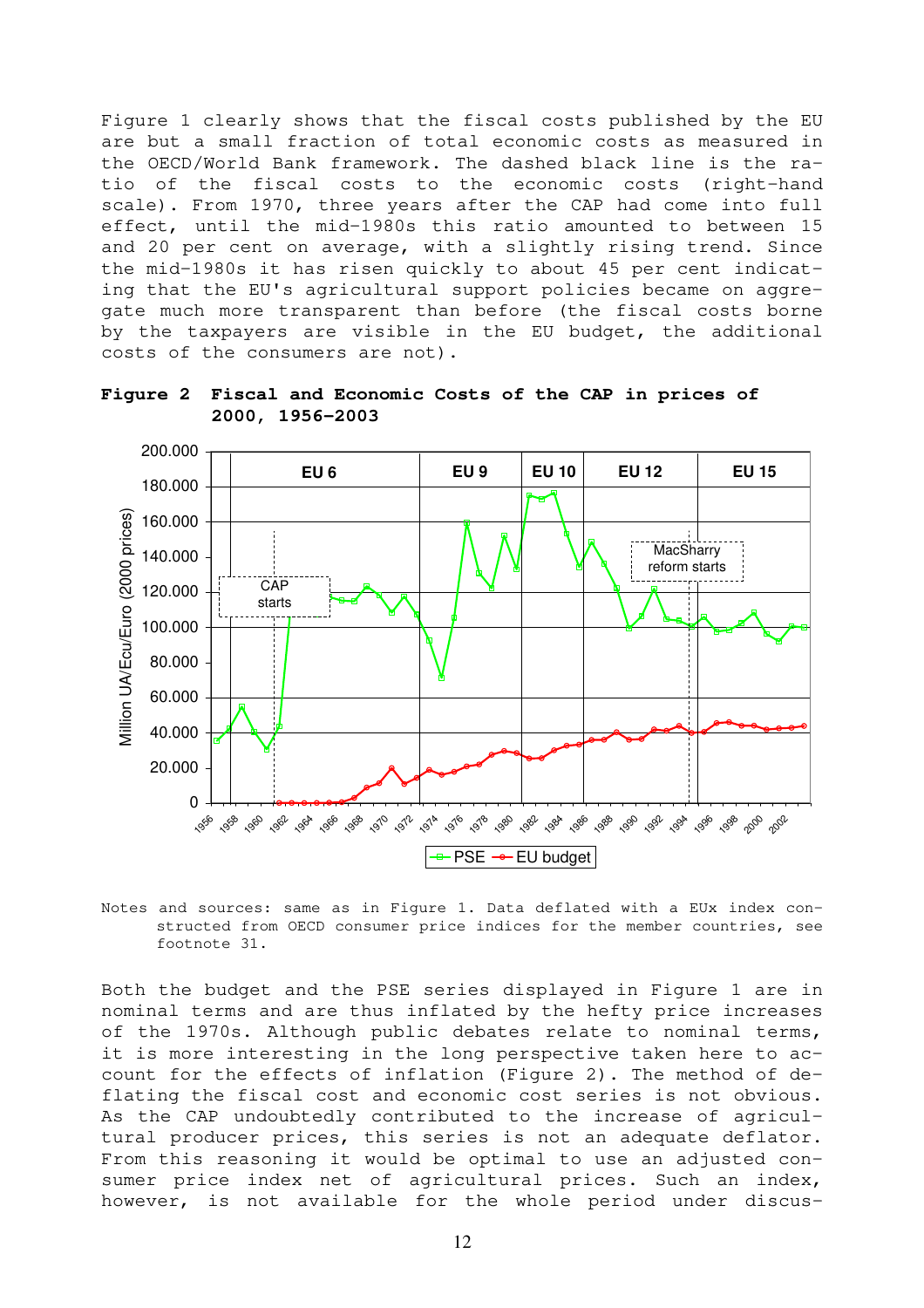sion.<sup>[30](#page-13-0)</sup> Hence for deflating the series we used the common consumer price index provided by the OECD.  $31$ 

The MacSharry reform came into effect only in the harvest year 1993/94 and was completed by 1996.<sup>[32](#page-13-2)</sup> Both from Figures 1 (in nominal terms) and 2 (in real terms) it becomes clear that the reform had at best a dampening effect on the fiscal costs. Yet this is not too surprising given its construction (see below).  $33$ More interesting are the economic costs. In nominal terms they stagnate since the mid-1980s whereas they fall quite considerably in real terms inspite of two accession rounds and although agricultural prices did not fall on average. $34$  From an economic point of view, the piecemeal reforms of the 1980s seem to have had more impact on the protective effects of the CAP than the MacSharry reform.

We now take a closer look at the effects of starting the CAP and acceding to the EU. As outlined in section 2, the producer NAC is determined by dividing the (actual) value of gross farm receipts by the (hypothetical) value of production at world prices. If agriculture is neither protected nor supported, there is no difference between domestic prices and world prices so that MPS =  $0$ , there are no subsidies BOT, hence VP = GFR, the numerator will equal the denominator, and NAC equals unity. If agriculture receives direct support or indirect support (protection) the value of gross farm receipts is inflated by subsidies paid out directly (BOT > 0) or by artificially high prices (MPS > 0), and NAC will rise above unity. A NAC of 1.5, for example, means that direct and indirect support equal half of the total value of production measured at world prices. If it is below unity, agriculture finances other sectors of the economy, for example if agricultural exports are taxed as was often the case in Mediterranean countries before they joined the European Union.

Figures 3 to 5 show the NAC for four of the original six EEC member states and the countries that acceded to the EU in 1973 and 1986 respectively. In respect to the 1992 MacSharry re-

<span id="page-13-0"></span> $30$  The OECD calculates a consumer price index net of food and energy prices. This index, however, is only for a few EU countries available for the whole period under consideration, see the tables in SourceOECD (http://lysander. sourceoecd.org/).

<span id="page-13-1"></span><sup>&</sup>lt;sup>31</sup> We used the OECD's data for the annual change of the consumer price indices for the EU countries, constructed indices for the EU6, EU9, EU10, EU12 and EU15 and chained them. The harmonized CPI index is not available for the whole period under consideration. The country weights are taken from the EuroStat website [variable prc\_hicp\_cow] and are corrected for territorial changes (Germany 1990).

<span id="page-13-2"></span> $32$  FENNELL, op. cit., p. 172.

<span id="page-13-3"></span><sup>&</sup>lt;sup>33</sup> See for more details R.W. ACKRILL et al., Member States and the Preferential Trade and Budget Effects of the 1992 CAP Reform: A Note, in: Journal of Agricultural Economics, 48(1997), pp. 93-100.

<span id="page-13-4"></span> $34$  See the wheat prices in Figures 3 to 5 below and prices stored in the FAO's price archive (http://faostat.fao.org).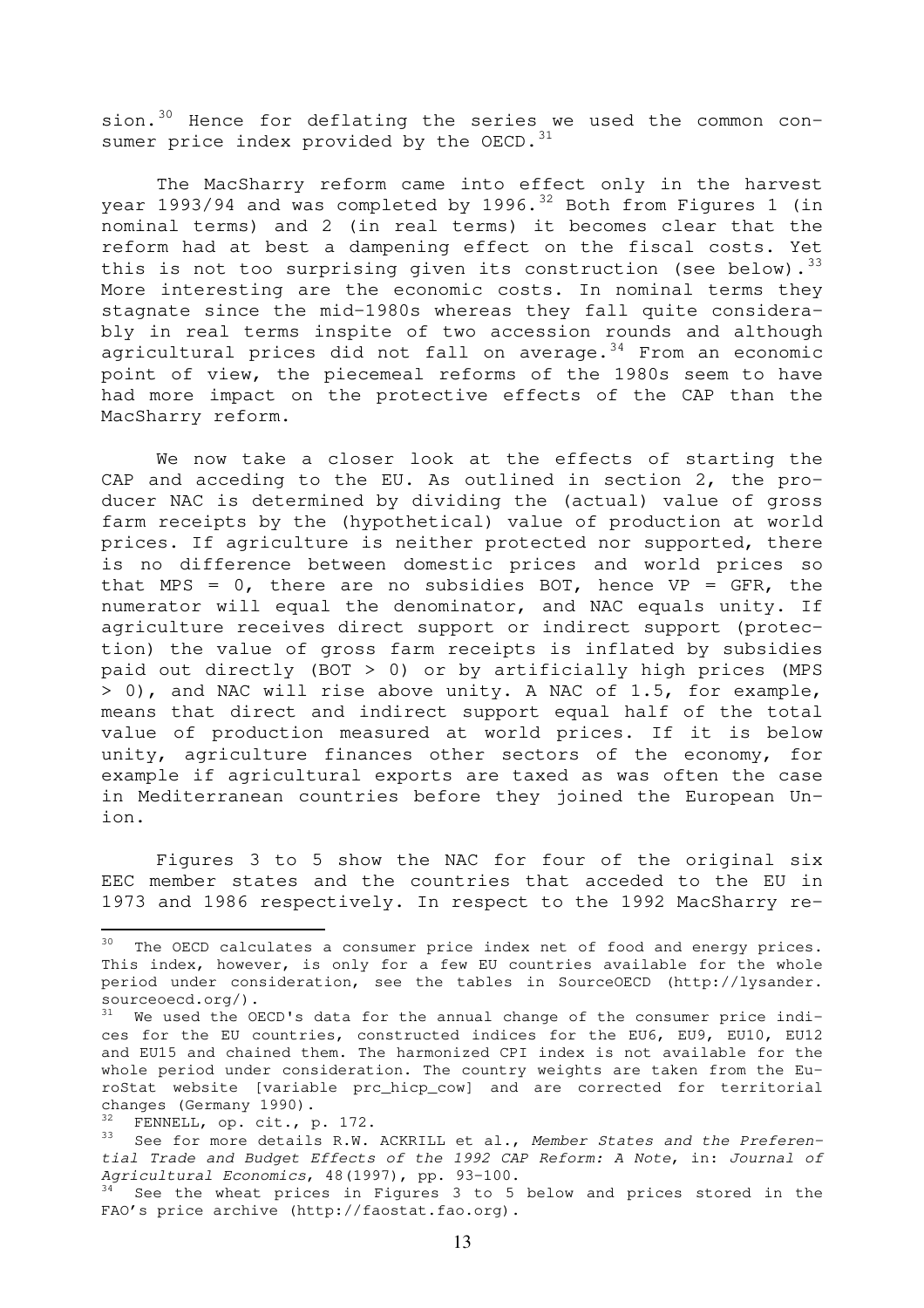form which was implemented between 1993 and 1996 the data show that the impact on overall levels of protection and support was negligible. The point of the reform was to decouple income policy from price policy. In order to get political consent, the volume of direct support was determined by historical income levels.<sup>[35](#page-14-0)</sup> Hence the share of agricultural support financed by the consumers decreased while that of taxpayers increased, so that the transparency of the policy increased as well. As Figures 3 to 5 show this worked apparently quite smoothly, but with very little effect on trade distortions as measured by the NAC. Interestingly, like Figures 1 and 2 discussed above, Figures 3 and 4 also suggest that the incremental reforms of the second half of the 1980s were more successful in driving the level of pro-tection and support down than the 1992 reform.<sup>[36](#page-14-1)</sup>





Note: Data for Belgium and Luxembourg are not available.

 $\overline{a}$ 

Sources for Figures 3 to 5: NAC, Anderson and Valenzuela, op.cit.; US wheat prices, United States Department of Agriculture, Economic Research Service, Wheat Situation and Outlook Yearbook, Table 20 (http://www.ers. usda.gov/Data/Wheat/Yearbook/WheatYearbookTable20-Full.htm). Data for harvest years recalculated for calendar years and converted to UA/Ecu/ Euro according to the procedure described in footnote 29.

<span id="page-14-1"></span><span id="page-14-0"></span><sup>35</sup> See also FEDERICO, op. cit., pp. 265-266, and ACKRILL et al., op. cit. See also C. ELTON, Paradigm Change within the CAP 1985-88: The European Commission's Construction of an Alternative Policy Narrative in the Late 1980s, in: Journal of European Integration History (forthcoming 2010).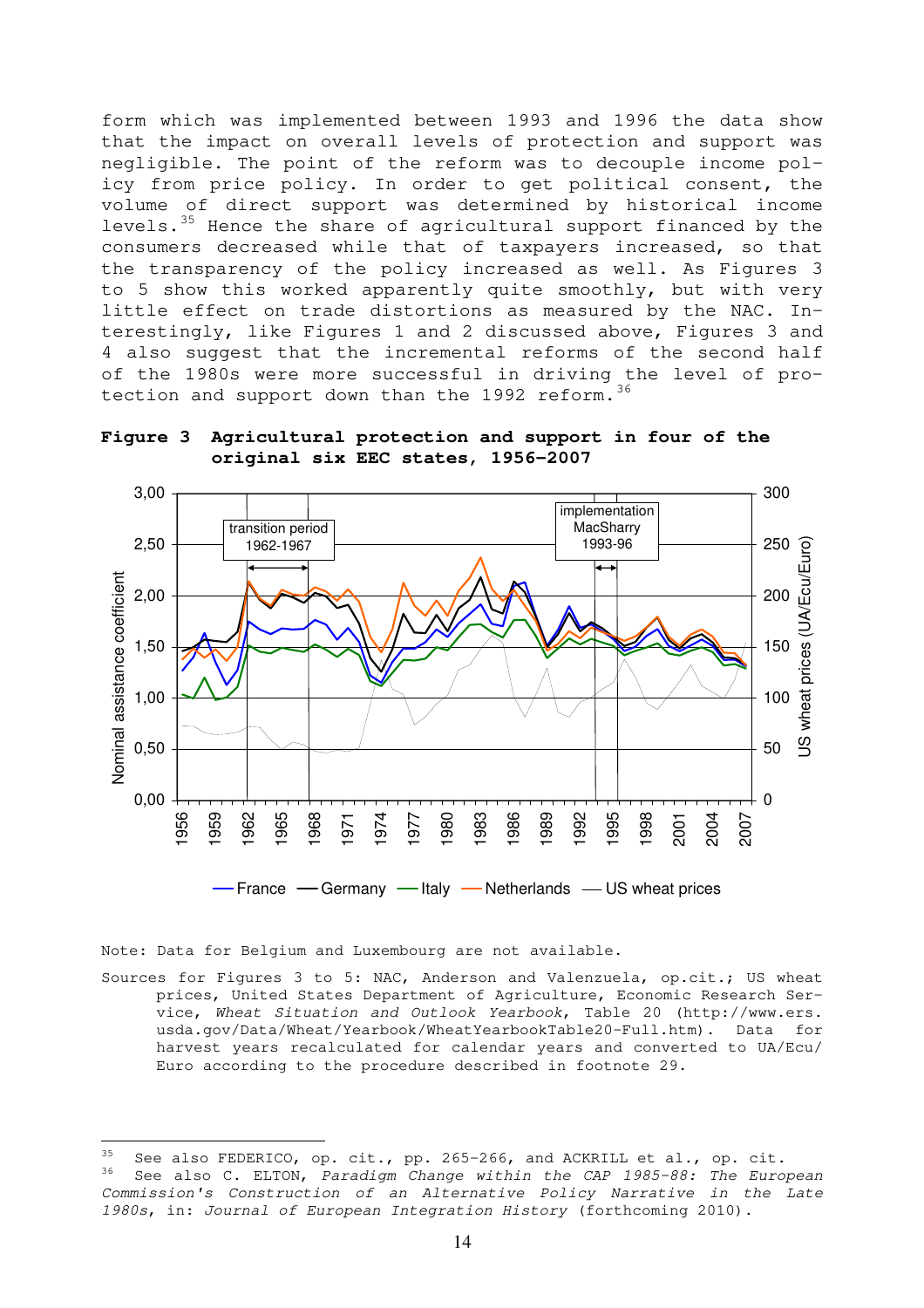**Figure 4 Agricultural protection and support in the states that acceded to the EEC in 1973, 1956-2007** 



**Figure 5 Agricultural protection and support in the states that acceded to the EEC in 1986, 1956-2007** 



Trying to answer the question whether the EU's CAP was simply a continuation of national agricultural protection and support on a European level leads to astonishingly clear results. Figure 3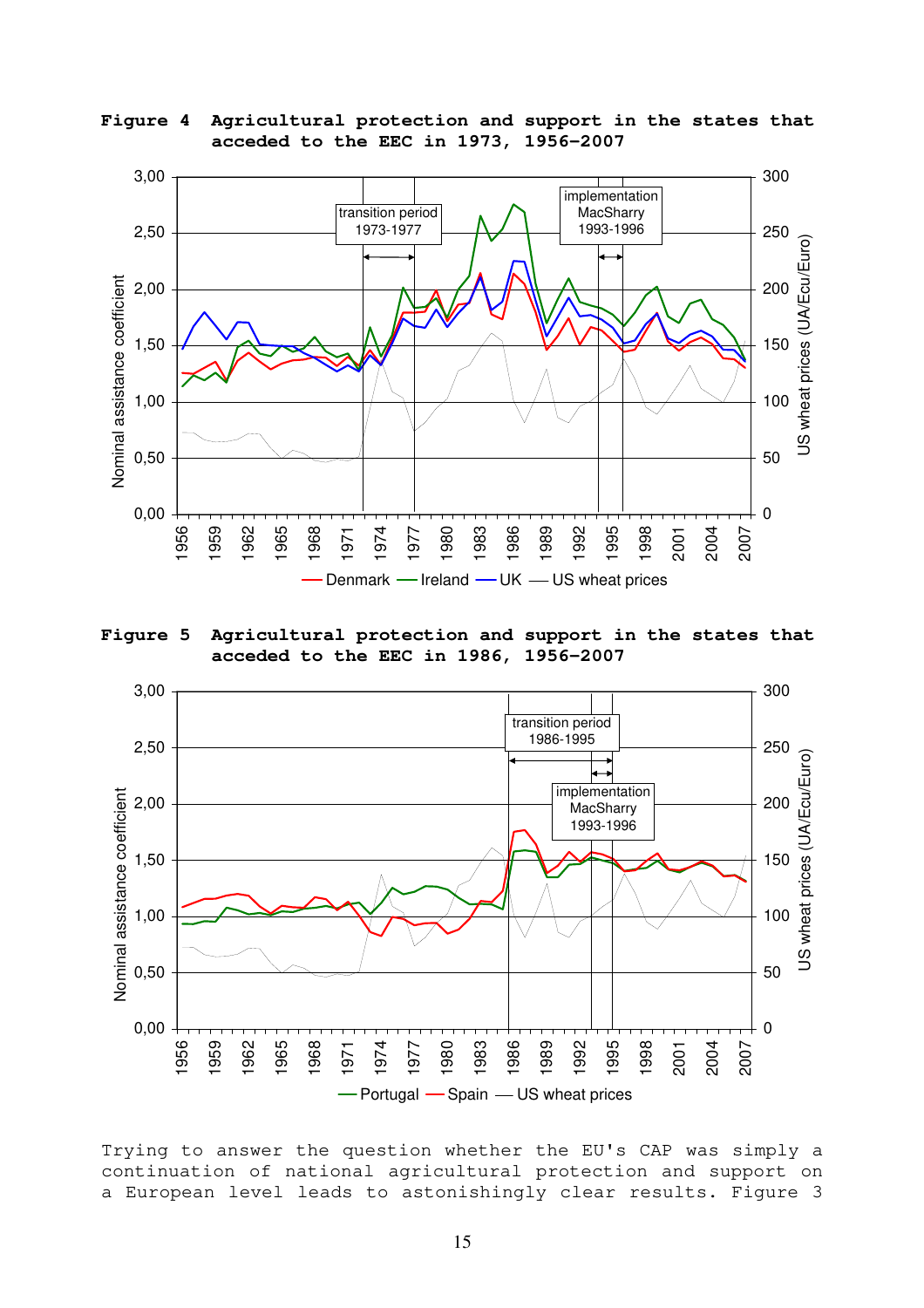suggests that pre-CAP assistance levels fluctuated between 1.1 in Italy and 1.6 in Germany (see appendix for details). In July 1962 the markets for cereals, pig-meat, poultry and eggs became subject to the new market regulations, which consisted of target prices for domestic producers, equalization border levies on intra-EEC trade, variable import levies on exports from third countries and compensatory payments for exports at low prices. This raised the price level in the EEC and made imports less attractive, so that during the second half of 1962 imports of regulated products from countries outside the EEC fell "drasti-cally", as the United Nations noted.<sup>[37](#page-16-0)</sup> Indeed, in all four states the level of assistance increased enormously to between 1.5 in Italy and more than 2 in Germany and the Netherlands.  $38$  The unspectacular development of US wheat prices (as a proxy for world prices) between the mid-1950s and 1972 confirms that there were no drastic price changes that might have affected the NAC (this is also confirmed by the stable NAC values in other European countries around 1962 in Figures 4 and 5). Note that wheat prices are converted to UA/Ecu/Euro to control for fluctuations of the US dollar.

The sharp decrease of the NAC in the years between 1973 and 1975 is a reflection of the world food crisis which led to a price spike on the international cereals markets. As world prices approached and even surpassed the high European guarantee prices, MPS decreases, and so the denominator of the NAC (VP – MPS) increases, indicating a decline of protection, which proved to be temporary, however. In these years the CAP worked the other way round and penalized European farmers who wished to export their produce, so that prices in the EEC remained comparably stable. As inflation rates were high in these years, this policy was interpreted as a success of the CAP.  $39$ 

The high wheat prices during the world food crisis and a five year transition period obscure the full impact of joining the EEC and its CAP for the agricultural sectors of Denmark, Ireland and Great Britain (Figure 4). But already in 1975 the NAC was much higher than in the years preceding the accession, and for Denmark and Ireland were even higher than in any year since 1956. For the agricultural sectors of Portugal and Spain the accession was a welcome gift as well (Figure 5). In both countries pre-CAP protection levels were very low or even negative (Spain's NAC < 1), then jumped immediately after accession in 1986 and remained on levels far higher than before. The 1986 spike, however, is partly due to a fall in world prices in that year. In the course of a seven to ten year transition period,

 $\overline{a}$ 

<span id="page-16-1"></span><span id="page-16-0"></span> $37$  United Nations, *Economic Bulletin for Europe*, 15(1963), no. 1, p. 22.

See also JOSLING, op. cit., pp. 128-129.

<span id="page-16-2"></span><sup>&</sup>lt;sup>39</sup> C. GERLACH, The EEC in the World Food Crisis, 1972-1975, in: PATEL, op. cit., pp. 241-256.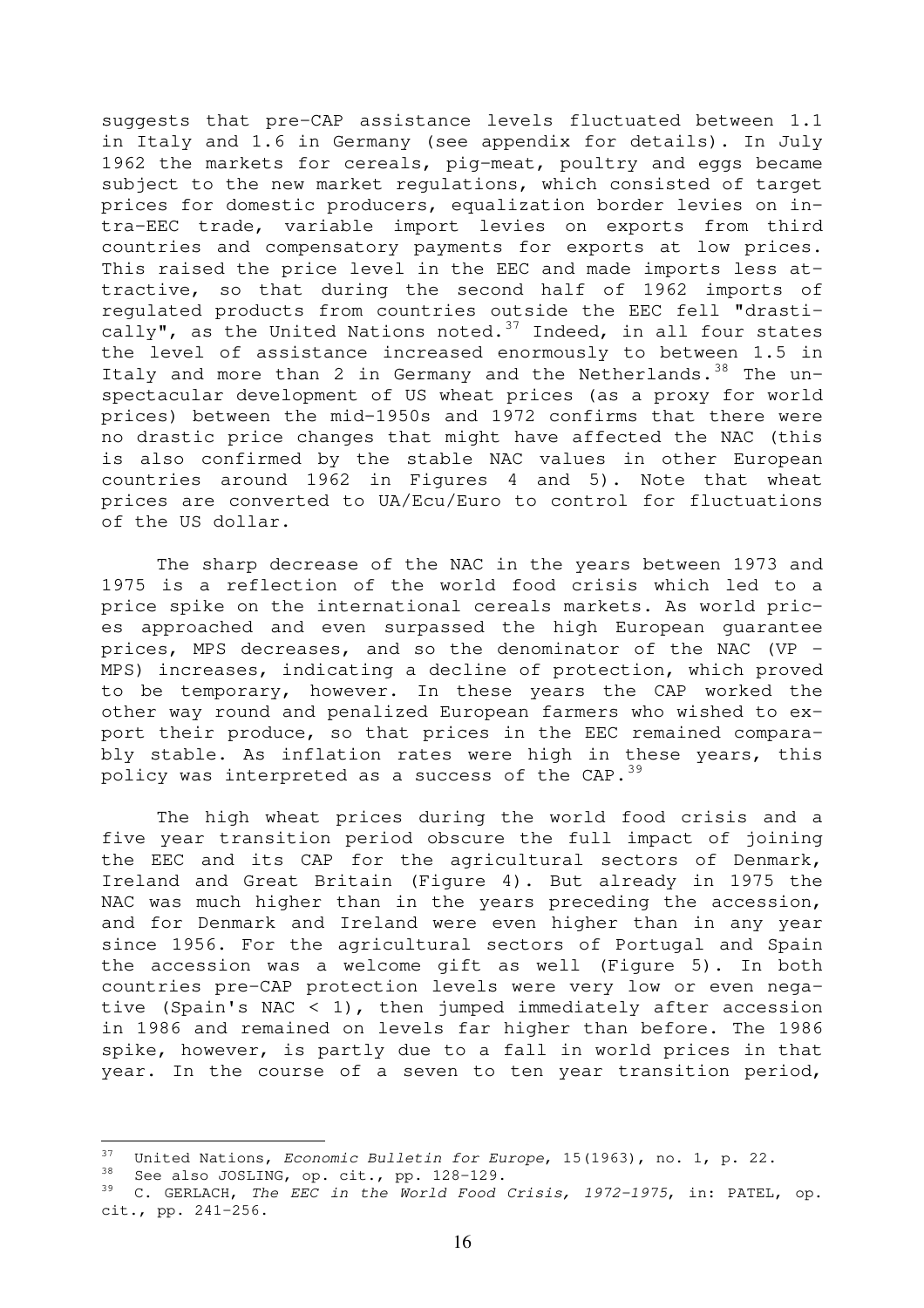the Iberian agricultural sectors were allowed to adapt slowly to the common tariff system and the CAP. $40$ 

#### **4. Conclusion and Outlook**

l.

Given the evidence presented in the previous section there should remain no doubt that the economic effect of the CAP was more than simply a Europeanization of traditional national policies. One may insist that, in a very wide sense, the set of policy instruments did not change much. But the economic outcome of the policy chosen, i.e. the level of agricultural protection and support, was markedly shifted upwards. This was by no means inevitable. The fact alone that in 1993 the CAP introduced the system of direct payments that Britain had been required to abandon when it joined the EEC in 1973 demonstrates that there had been an alternative to the path actually chosen. $41$ 

The path chosen was extremely expensive. For all states analyzed here, the four of the original EU6 as well as the new members joining in 1973 and 1986, the CAP was an effective shield against world markets. Assistance levels usually jumped by 0.5 points, that is up to half of the total value of production measured at world prices. Under the CAP, the level of EU agricultural protection and support continued to increase until the mid-1980s, disrupted only by the world food crisis of 1973- 75. Since the late 1980s protection levels have declined. As cereal prices fluctuated around a constant trend between 1975 and 2005 this decline was probably the result of incremental changes before the MacSharry reform of 1992, a hypothesis which needs further elaboration

It is certainly true, as Knudsen has forcefully argued, that the CAP must be interpreted as a welfare policy for the farming population. $42$  But this should not be interpreted as an inevitable feature of the emergence of the European welfare state. The NAC data for other European countries that also de-

<span id="page-17-0"></span><sup>&</sup>lt;sup>40</sup> On the transition periods see F. GRANELL, Les périodes transitoires des différents élargissements de la Communauté Européenne, in: Revue du Marché Commun, 294(1986), pp. 95-100 and J. BADOSA PAGES, La adhesión de España a la CEE, in: Información Comercial Española, 826(2005), pp. 99-106, here pp. 103-  $_{41}^{104}$ .

<span id="page-17-1"></span>In Germany, the British model was discussed in the business press and in the public since at least 1958, see F. WALTERMANN, Verbraucher zahlen die EWG-Zeche, in: Der Volkswirt, 27 July 1962, pp. 1574-1577. The Commission discussed this alternative in 1963, see Commission de la Communauté Économique Européenne, Mesures en vue de l'établissement d'un niveau commun des prix des céréales, VI/COM(63)430 final (le 20 novembre 1963).

<span id="page-17-2"></span> $42$  Knudsen, op.cit.; see also A.D. SHEINGATE, The Rise of the Agricultural Welfare State: Institutions and Interest Group Power in the United States, France, and Japan, Princeton University Press, Princeton, 2001, and E. RIEGER, Agricultural Policy: Constrained Reforms, in: H. WALLACE, W. WALLACE, and M. POLLACK (eds.), Policy-making in the European Union, Oxford, Oxford University Press, 2005, pp. 161-190, here p. 166.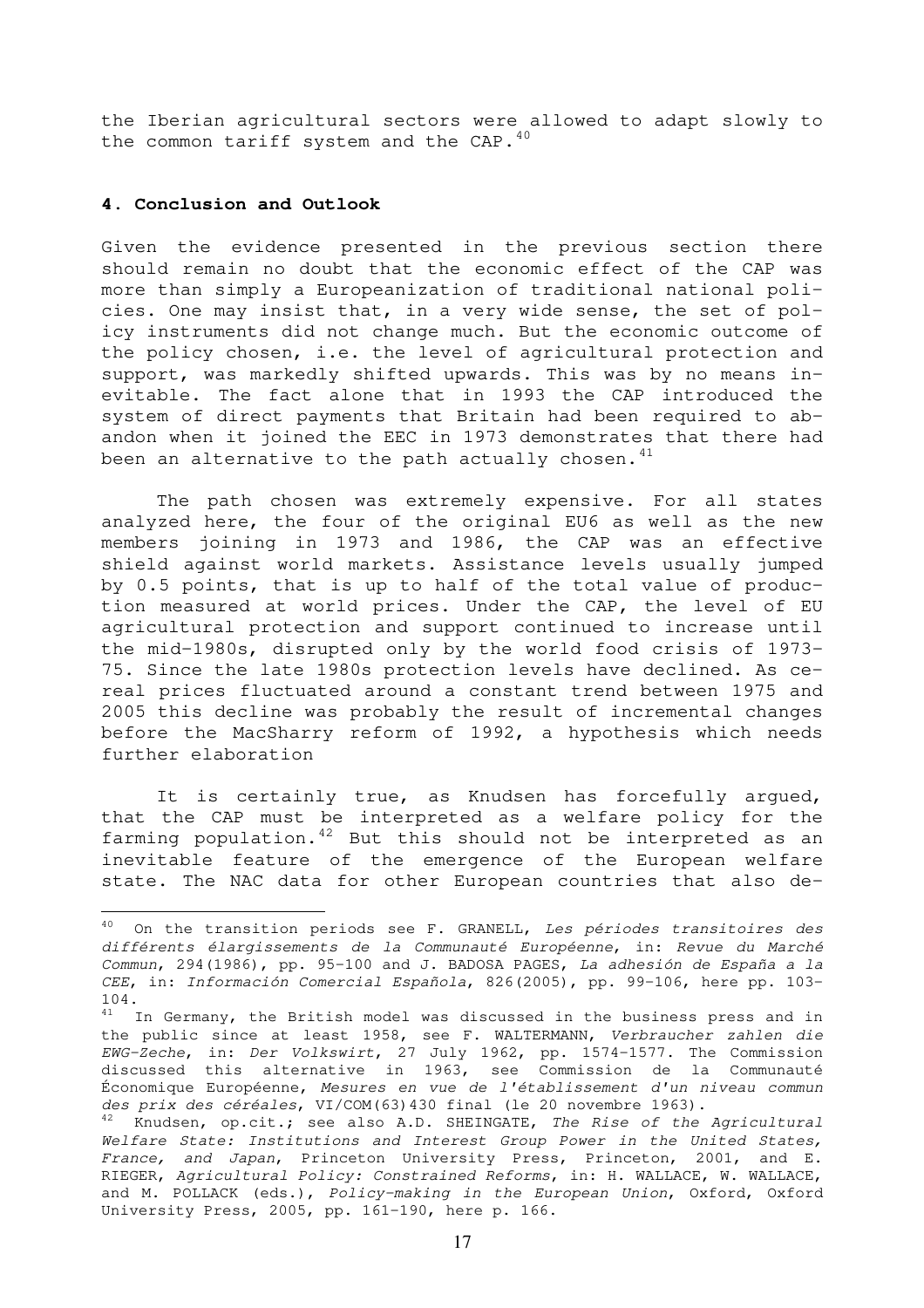veloped the welfare state and were not at the time member states of the EU do not necessarily follow such a trend, as Table 2 shows. In the mid-1980s, only Norway and Switzerland, countries whose agricultural sectors would certainly qualify as "lessfavored areas" in the CAP nomenclature, had higher assistance levels than the EU on average. Moreover, apart from Norway only Japan expanded its assistance to agriculture between the mid-1950s and the mid-1980s on a similar scale to the EU. The assistance levels of the agricultural sectors in Portugal, Spain, Sweden and even Switzerland grew pronouncedly less than in the EU, while those of Austria and Finland even decreased.

|                 | 1956-58 | 1963-65 | 1970-72 | 1977-79 | 1983-85 | 1983-85     |
|-----------------|---------|---------|---------|---------|---------|-------------|
|                 |         |         |         |         |         | vs. 1956-58 |
| EU <sub>6</sub> | 1.35    | 1.71    | 1.65    | 1.58    | 1.82    | $+35%$      |
| EU6/9           | 1.35    | 1.71    | 1.65    | 1.61    | 1.85    | $+37%$      |
| Austria         | 1.23    | 1.35    | 1.23    | 1.24    | 1.22    | $-1\%$      |
| Finland         | 1.78    | 1.93    | 1.90    | 1.82    | 1.47    | $-18%$      |
| Norway          | 2.88    | 2.94    | 3.01    | 3.84    | 4.96    | $+72%$      |
| Portugal        | 0.94    | 1.03    | 1.10    | 1.25    | 1.09    | $+16%$      |
| Spain           | 1.12    | 1.07    | 1.06    | 0.94    | 1.16    | $+4\%$      |
| Sweden          | 1.82    | 2.15    | 1.97    | 1.94    | 1.85    | $+2\%$      |
| Switzerland     | 3.53    | 3.50    | 3.45    | 3.49    | 3.92    | $+11\%$     |
| Japan           | 1.42    | 1.47    | 1.57    | 1.86    | 2.01    | $+42%$      |

**Table 2 Nominal Assistance Coefficient for European Countries and Japan, 1956-58 to 1983-85** 

Notes: EU6 value-added-weighted average of NAC for France, Germany, Italy and the Netherlands; EU9 the aforementioned plus, since 1973, Denmark, Ireland and the UK.

Source: See appendix.

If the CAP was a welfare policy, it was an extraordinary expensive one, and its stunning resistance to reform suggests that the welfare argument brought forward by the contemporaries seems to have been more a useful rhetoric to mobilize urban agrarian romanticism for agro-industrialist interests than the full story, another hypothesis that needs further elaboration in future research.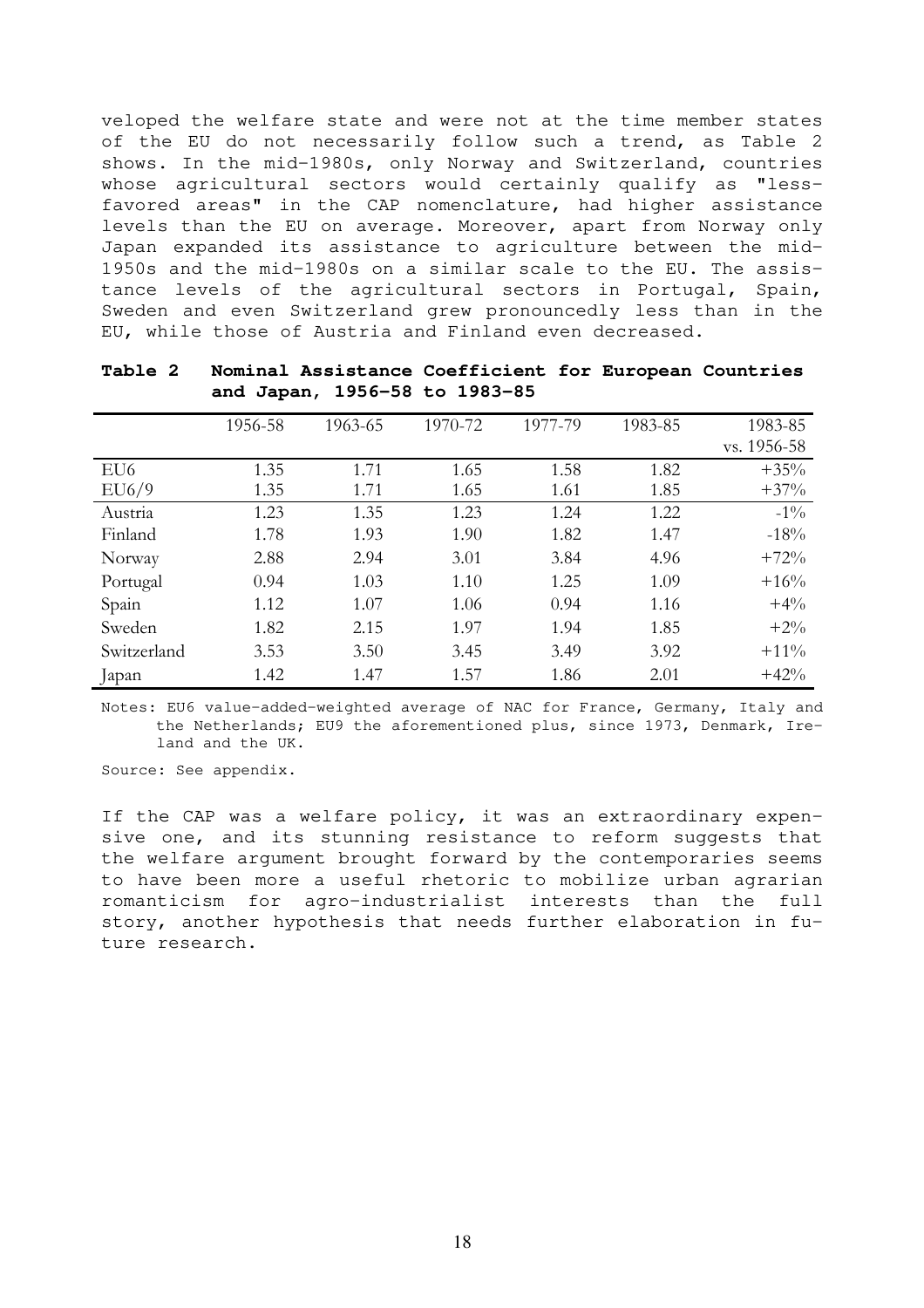# **Appendix**

**Nominal Assistance Coefficient for European Countries, 1956 to 2003** 

|              | FR           | GE           | IT           | NL           | DK           | IRL          | UK           | РT           | SP           | EU6          | EU9  |
|--------------|--------------|--------------|--------------|--------------|--------------|--------------|--------------|--------------|--------------|--------------|------|
| 1956         | 1.27         | 1.46         | 1.03         | 1.38         | 1.26         | 1.14         | 1.47         | 0.93         | 1.08         | 1.26         |      |
| 1957         | 1.40         | 1.50         | 0.99         | 1.48         | 1.25         | 1.23         | 1.67         | 0.93         | 1.12         | 1.31         |      |
| 1958         | 1.64         | 1.57         | 1.20         | 1.39         | 1.30         | 1.19         | 1.80         | 0.96         | 1.16         | 1.47         |      |
| 1959         | 1.35         | 1.56         | 0.98         | 1.47         | 1.36         | 1.26         | 1.68         | 0.95         | 1.16         | 1.31         |      |
| 1960         | 1.13         | 1.55         | 1.00         | 1.36         | 1.19         | 1.17         | 1.55         | 1.08         | 1.19         | 1.22         |      |
| 1961         | 1.27         | 1.65         | 1.11         | 1.50         | 1.36         | 1.48         | 1.71         | 1.05         | 1.20         | 1.35         |      |
| 1962         | 1.75         | 2.13         | 1.51         | 2.14         | 1.44         | 1.54         | 1.70         | 1.02         | 1.18         | 1.81         |      |
| 1963         | 1.67         | 1.96         | 1.45         | 1.97         | 1.36         | 1.43         | 1.51         | 1.03         | 1.09         | 1.71         |      |
| 1964         | 1.62         | 1.88         | 1.44         | 1.90         | 1.29         | 1.41         | 1.50         | 1.01         | 1.03         | 1.66         |      |
| 1965         | 1.68         | 2.02         | 1.49         | 2.06         | 1.34         | 1.50         | 1.49         | 1.05         | 1.09         | 1.75         |      |
| 1966         | 1.67         | 1.98         | 1.47         | 2.01         | 1.37         | 1.44         | 1.49         | 1.04         | 1.08         | 1.72         |      |
| 1967         | 1.68         | 1.93         | 1.45         | 2.00         | 1.37         | 1.47         | 1.43         | 1.07         | 1.08         | 1.70         |      |
| 1968         | 1.76         | 2.03         | 1.52         | 2.08         | 1.40         | 1.58         | 1.39         | 1.08         | 1.17         | 1.79         |      |
| 1969         | 1.72         | 1.99         | 1.47         | 2.04         | 1.39         | 1.45         | 1.33         | 1.09         | 1.15         | 1.75         |      |
| 1970         | 1.57         | 1.88         | 1.40         | 1.95         | 1.32         | 1.39         | 1.27         | 1.07         | 1.06         | 1.64         |      |
| 1971         | 1.68         | 1.91         | 1.48         | 2.06         | 1.40         | 1.43         | 1.32         | 1.11         | 1.13         | 1.72         |      |
| 1972         | 1.55         | 1.73         | 1.42         | 1.94         | 1.32         | 1.28         | 1.27         | 1.12         | 1.01         | 1.59         |      |
| 1973         | 1.22         | 1.39         | 1.16         | 1.60         | 1.46         | 1.66         | 1.41         | 1.02         | 0.86         | 1.28         | 1.31 |
| 1974         | 1.15         | 1.26         | 1.12         | 1.45         | 1.33         | 1.40         | 1.32         | 1.12         | 0.83         | 1.19         | 1.21 |
| 1975         | 1.35         | 1.48         | 1.24         | 1.67         | 1.55         | 1.59         | 1.52         | 1.25         | 1.00         | 1.38         | 1.40 |
| 1976         | 1.48         | 1.82         | 1.37         | 2.13         | 1.79         | 2.02         | 1.74         | 1.20         | 0.98         | 1.60         | 1.63 |
| 1977         | 1.48         | 1.64         | 1.37         | 1.90         | 1.79         | 1.83         | 1.67         | 1.22         | 0.92         | 1.52         | 1.55 |
| 1978         | 1.55         | 1.63         | 1.38         | 1.80         | 1.80         | 1.84         | 1.66         | 1.27         | 0.94         | 1.54         | 1.57 |
| 1979         | 1.67         | 1.81         | 1.50         | 1.95         | 1.99         | 1.92         | 1.82         | 1.27         | 0.94         | 1.68         | 1.71 |
| 1980         | 1.60         | 1.65         | 1.47         | 1.80         | 1.72         | 1.75         | 1.66         | 1.24         | 0.85         | 1.59         | 1.60 |
| 1981         | 1.73         | 1.88         | 1.59         | 2.05         | 1.86         | 2.00         | 1.79         | 1.17         | 0.88         | 1.76         | 1.77 |
| 1982         | 1.82         | 1.96         | 1.71         | 2.17         | 1.88         | 2.12         | 1.89         | 1.11         | 0.98         | 1.86         | 1.87 |
| 1983         | 1.92         | 2.18         | 1.72         | 2.37         | 2.15         | 2.65         | 2.11         | 1.11         | 1.14         | 1.97         | 2.00 |
| 1984         | 1.72         | 1.87         | 1.64         | 2.07         | 1.78         | 2.43         | 1.81         | 1.11         | 1.13         | 1.77         | 1.79 |
| 1985         | 1.70         | 1.83         | 1.59         | 1.95         | 1.73         | 2.53         | 1.89         | 1.06         | 1.23         | 1.72         | 1.76 |
| 1986         | 2.09         | 2.14         | 1.76         | 2.06         | 2.14         | 2.75         | 2.25         | 1.58         | 1.75         | 2.00         | 2.05 |
| 1987         | 2.13         | 2.03         | 1.77         | 1.90         | 2.05         | 2.68         | 2.24         | 1.59         | 1.77         | 1.98         | 2.02 |
| 1988         | 1.80         | 1.79         | 1.60         | 1.75         | 1.80         | 2.05         | 1.90         | 1.57         | 1.64         | 1.73         | 1.76 |
| 1989         | 1.51         | 1.49         | 1.39         | 1.46         | 1.46         | 1.70         | 1.58         | 1.35         | 1.39         | 1.47         | 1.48 |
| 1990         | 1.67         | 1.62         | 1.48         | 1.53         | 1.58         | 1.91         | 1.75         | 1.35         | 1.45         | 1.59         | 1.61 |
| 1991         | 1.90         | 1.83         | 1.58         | 1.65         | 1.74         | 2.10         | 1.92         | 1.46         | 1.57         | 1.76         | 1.78 |
| 1992         | 1.69         | 1.65         | 1.52         | 1.58         | 1.51         | 1.89         | 1.76         | 1.47         | 1.48         | 1.62         | 1.63 |
| 1993         | 1.72         | 1.74         | 1.58         | 1.69         | 1.66         | 1.85         | 1.77         | 1.52         | 1.57         | 1.68         | 1.69 |
| 1994         | 1.65         | 1.68         | 1.54         | 1.64         | 1.63         | 1.83         | 1.73         | 1.50         | 1.55         | 1.63         | 1.64 |
| 1995         | 1.58         | 1.60         | 1.51         | 1.60         | 1.54         | 1.77         | 1.66         | 1.47         | 1.51         | 1.56         | 1.57 |
| 1996         | 1.46         | 1.51         | 1.42         | 1.56         | 1.44         | 1.67         | 1.52         | 1.40         | 1.40         | 1.47         | 1.48 |
| 1997         | 1.50         | 1.55         | 1.46         | 1.60         | 1.46         | 1.79         | 1.54         | 1.42         | 1.41         | 1.51         | 1.52 |
| 1998         | 1.61         | 1.69         | 1.49         | 1.69         | 1.63         | 1.95         | 1.69         | 1.43         | 1.50         | 1.60         | 1.62 |
| 1999         | 1.67         | 1.79         | 1.53         | 1.79         | 1.79         | 2.02         | 1.78         | 1.49         | 1.56         | 1.67         | 1.70 |
| 2000         | 1.51         | 1.57         | 1.43         | 1.60         | 1.54         | 1.76         | 1.56         | 1.42         | 1.42         | 1.51         | 1.52 |
| 2001         | 1.46         | 1.48         | 1.41         | 1.51         | 1.45         | 1.70         | 1.52         | 1.39         | 1.41         | 1.46         | 1.47 |
| 2002<br>2003 | 1.51<br>1.57 | 1.58<br>1.62 | 1.46<br>1.49 | 1.62<br>1.67 | 1.53<br>1.57 | 1.87<br>1.91 | 1.60<br>1.63 | 1.44<br>1.48 | 1.44<br>1.49 | 1.53<br>1.57 | 1.54 |
|              |              |              |              |              |              |              |              |              |              |              | 1.58 |